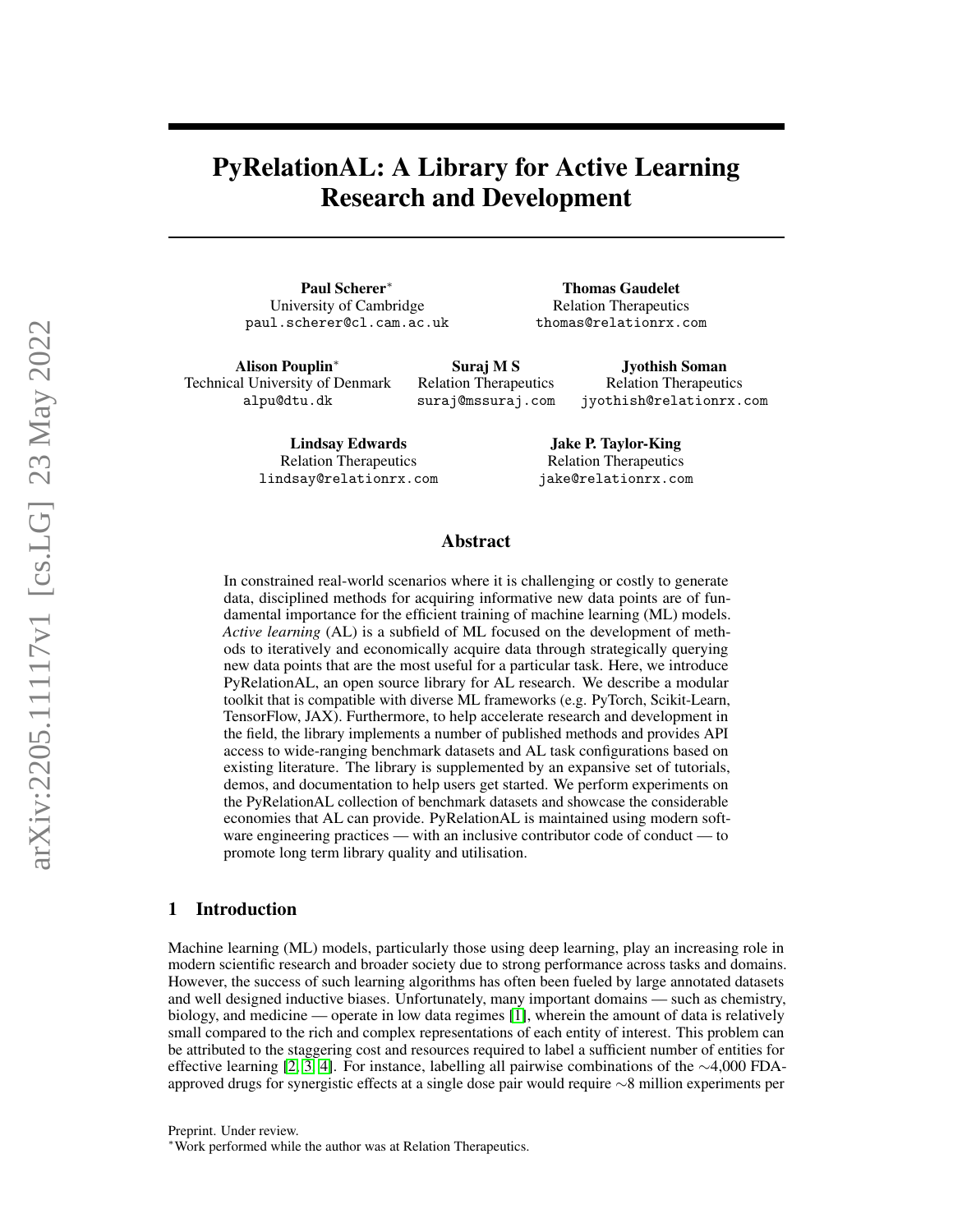phenotypic readout; this would require specialized equipment and could reasonably be considered experimentally infeasible.

*Active learning* (AL) is a machine learning paradigm where the aim is to develop methods, or *strategies*, to improve model performance in a data-efficient manner. Intuitively, an AL strategy seeks to sample data points economically such that the resulting model performs as well as possible under budget constraints. This is typically achieved via an interactive process whereby the model can sequentially query samples based on current knowledge and uncertainties. AL is also known as *query learning* in the computational learning theory literature [\[5\]](#page-8-4) and is a concept that has come in and out of focus over the last decades. Notions in AL can be related to research in *Bayesian optimization* [\[6\]](#page-8-5) and *reinforcement learning* [\[7\]](#page-8-6), both aiming to strategically explore some space to improve on a performance metric. Recently, there has been a renewed interest in AL, especially in combination with advances in deep learning, to address various real-world applications [\[8,](#page-8-7) [9\]](#page-8-8). Notably, applications in medicine have seen growing interest both from academic and industrial institutes [\[2,](#page-8-1) [3,](#page-8-2) [10,](#page-8-9) [11,](#page-8-10) [12\]](#page-8-11).

Here, we introduce PyRelationAL, an open source Python library for the rapid, reliable and reproducible construction of AL pipelines and strategies. The design is modular and allows easy implementation of AL strategies within a consistent framework. PyRelationAL enables the reproduction of existing research, the application to new domains, and the design of new methods. We include a plethora of published methods as part of PyRelationAL to help users get started and facilitate development around popular state of the art methods. Historically, the open source ML libraries that have played a major role in the fast paced advancement of ML have adopted a practical researcherfirst ethos coupled with flexible design principles [\[13,](#page-8-12) [14,](#page-8-13) [15,](#page-8-14) [16,](#page-8-15) [17,](#page-8-16) [18,](#page-8-17) [19\]](#page-9-0) . Our intention is for PyRelationAL to have a similar transformative impact for AL research.

We summarise PyRelationAL's main contributions as follows:

- A modular toolkit to rapidly construct AL pipelines and strategies.
- A first-party interface to various popular ML frameworks through our generic ML manager (e.g. PyTorch, Sci-kit Learn, JAX, TensorFlow).
- Implementation of existing AL strategies for reproduction, modification and extensions.
- Collection of synthetic and real world benchmark datasets and AL task configurations for evaluating AL strategies horizontally across domains [\[9,](#page-8-8) [20,](#page-9-1) [21\]](#page-9-2).

## <span id="page-1-0"></span>2 Active learning primer

**Notations** Let X denote a state space whereby each element  $x \in \mathcal{X}$  can be associated to a label  $y \in \mathcal{Y}$ . We further denote by F the space of functions mapping  $f : \mathcal{X} \mapsto \mathcal{Y}$ . For a given ML architecture, we denote by  $\mathcal{F}_{\Theta} \subset \mathcal{F}$  the subset of function mappings having this architecture and parameters in  $\Theta$ , which is defined by the model's hyperparameters. The *world*,  $W \subset \mathcal{X} \times \mathcal{Y}$ , is defined by a canonical mapping  $\omega \in \mathcal{F}$  that associates to each state a unique label. We assume we have initially access to a set of observations  $\mathcal{L}_0 \subset \mathcal{W}$  from the world. We denote by  $\mathcal{U}_0 \subset \mathcal{X}$ the set of elements that are not observed in  $\mathcal{L}_0$ . The task we are faced with is to approximate the canonical mapping function  $\omega$  from a subset of observations of W, i.e. find  $f \in \mathcal{F}$  such that  $\forall x \in \mathcal{X}, f(x) \approx \omega(x).$ 

Table 1: Description of key symbols used throughout document.

| <b>Symbol</b>                              | <b>Description</b>                                           |
|--------------------------------------------|--------------------------------------------------------------|
| X                                          | Complete state space                                         |
| $\mathcal{Y}$                              | Corresponding label space                                    |
| $\mathcal{F}$                              | Space of functions mapping $f : \mathcal{X} \to \mathcal{Y}$ |
| $\omega: \mathcal{X} \mapsto \mathcal{Y}$  | Canonical map we wish to learn                               |
| $\mathcal{F}_{\Theta} \subset \mathcal{F}$ | Subset of $F$ representable using chosen numerical method    |
| $W \subset \mathcal{X} \times \mathcal{Y}$ | The <i>world</i> defined as a state-label pairing            |
| $\mathcal{L}_k \subset \mathcal{W}$        | Observations at round $k$                                    |
| $\mathcal{U}_k \subset \mathcal{X}$        | Unlabelled samples at round $k$ .                            |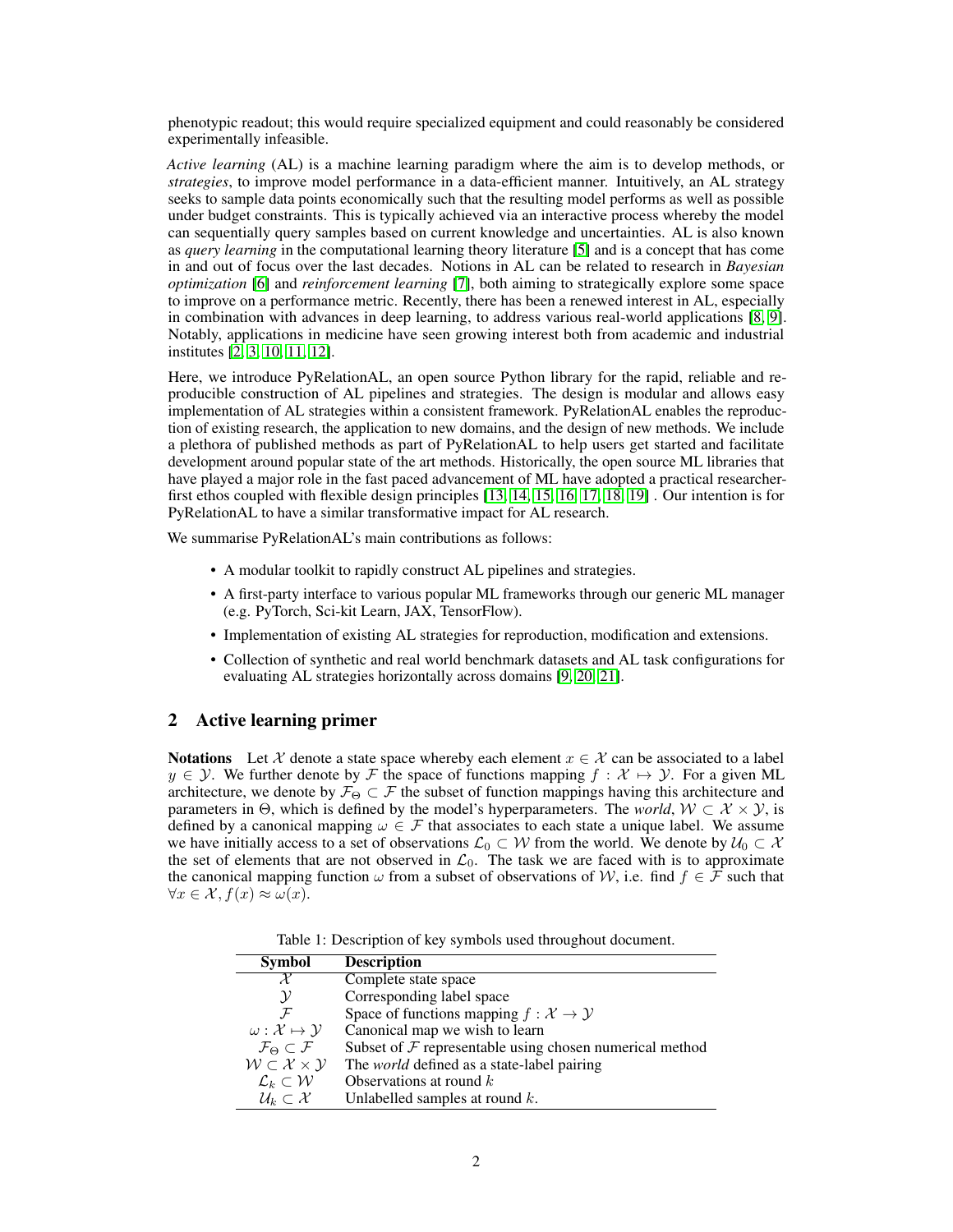Supervised learning To address this task in the supervised ML paradigm, one first defines a function space  $\mathcal{F}_{\Theta}$ , through various inductive biases and hyperparameter tuning. Then one typically searches for a function  $f_{\hat{\theta}} \in \mathcal{F}_{\Theta}$ , with parameters  $\hat{\theta} \in \Theta$ , that best approximate  $\omega$ .

**Active learning** In contrast, in the AL paradigm the function space  $\mathcal{F}_{\Theta}$  is largely assumed to be fixed, but the practitioner can iteratively increase the size of the dataset by strategically querying the labels for some unlabelled elements in X. At the  $k^{\text{th}}$  iteration, we denote by  $\mathcal{L}_k$  the dataset and by  $\mathcal{U}_k$ the set of unlabelled elements. The goal of an AL strategy is to identify a query set  $\mathcal{Q}_k \subset \mathcal{U}_k$  that carries the most *information* for approximating ω. In other words, the AL practitioner looks to add new observations strategically to identify a smaller space  $\mathcal{F}_{\Theta,k+1}$  of functions that are compatible with  $\mathcal{L}_{k+1} = \mathcal{L}_k \bigcup \{ (q, \omega(q)), q \in \mathcal{Q}_k \}$ , whereby the queries' labels are provided by an *oracle*, e.g. human annotators or laboratory experiments. We then update  $\mathcal{U}_{k+1} = \mathcal{U}_k \setminus \mathcal{Q}_k$  for the next iteration. Access to the oracle is costly, thus AL typically operates under a *budget constraint* limiting the total number of possible queries.

<span id="page-2-0"></span>

Figure 1: Generic pipeline for pool based AL scenarios following notations introduced in Section [2.](#page-1-0) The solid lines indicate the internal operations within an AL iteration. In practice the *constrain* operation is done through training the model(s) on  $\mathcal{L}_k$ . The optional dependency of the informativeness scoring on  $\mathcal{F}_{\theta,k}$  is represented by the dotted line. The dashed line represents the update step based on external information provided by the oracle. The colors indicate the correspondence with the different modules in PyRelationAL: the data manager handling label tracking and updating, the model manager handling training and uncertainty estimation, and the AL strategy defining the informativeness measure and selection criteria. These components are detailed in Section [4.](#page-4-0)

The general framing described above, and illustrated in Figure [1,](#page-2-0) is sometimes referred to as pool-based AL [\[5\]](#page-8-4), where  $U_k$  defines the *pool* at the  $k^{\text{th}}$  iteration. This is arguably the most common framing of the AL problem. However, there exist variations whereby at each iteration  $\mathcal{U}_k$  is not a finite set but either a generative process or a stream of unlabelled observation. These are known as membership query and stream based AL, respectively [\[5\]](#page-8-4). All framings share the same core problem: identifying unlabelled observations that are most *informative* to improving our solution to the task. In our exposition, we will principally focus on pool-based AL unless otherwise specified.

A critical question underpinning AL is how to measure the *informativeness* of each state in  $X$ . A number of heuristics have been proposed in the past which can broadly be split into two categories: 1.) uncertainty-based category and 2.) diversity-based category. These are not mutually exclusive as the two notions can be combined to positive effect [\[5,](#page-8-4) [22,](#page-9-3) [23\]](#page-9-4). The former relies on some measure of uncertainties of the predictions obtained from the set of functions  $\mathcal{F}_{\Theta,k}$  at each iteration. In practice,  $\mathcal{F}_{\Theta,k}$  can be defined intrinsically by the class of ML models (e.g. Gaussian processes or Bayesian neural networks) or a subset of it can be obtained using heuristics such as ensembling [\[24,](#page-9-5) [25,](#page-9-6) [26\]](#page-9-7) or Bayesian inference approximation methods like MCDropout [\[27\]](#page-9-8). Various informativeness scores can be computed from the uncertainty estimates (see Table [3\)](#page-5-0) and used to select the query set  $\mathcal{Q}_k$ . In contrast, diversity-based heuristics rely on a distance measure  $d: \mathcal{X} \times \mathcal{X} \mapsto \mathbb{R}_+$ , which can depend on  $\mathcal{F}_{\Theta,k}$ , to score states in  $\mathcal{U}_k$  with respect to elements in  $\mathcal{L}_k$ . The choice of informativeness measure is an important challenge of AL as well as the choice of query selection strategy from the informativeness scores.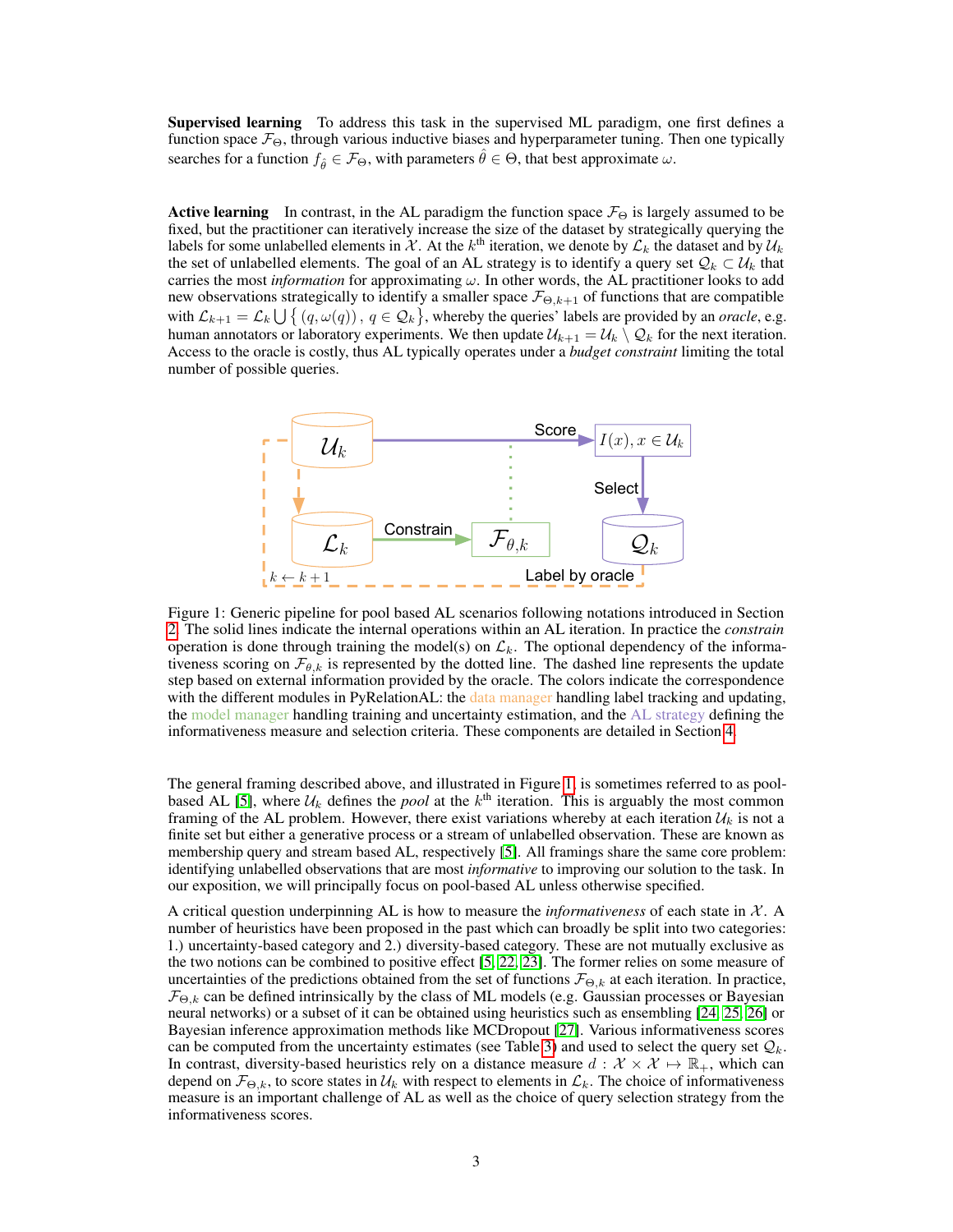A standard approach to select  $\mathcal{Q}_k$  is to greedily pick the highest scoring elements such that

$$
Q_k = \underset{\substack{Q \subset \mathcal{U}_k \\ |Q| = m_k}}{\operatorname{argmax}} \sum_{q \in \mathcal{Q}} I(q),
$$

where  $I : \mathcal{X} \mapsto \mathbb{R}$  denotes an information measure that typically would depend on  $\mathcal{F}_{\Theta,k}$ , and  $m_k$ corresponds to the number of queries desired at round k. However, for  $m_k > 1$ , this selection strategy can lead to a redundant query set as each query therein is selected independently of the others. The sub-field of *batch AL* is concerned with this issue and developing strategies to ensure some notion of diversity in the query [\[5,](#page-8-4) [22,](#page-9-3) [28\]](#page-9-9). For instance, BatchBALD [\[29\]](#page-9-10) relies on minimising the mutual information between pairs of queries in  $\mathcal{Q}_k$ .

<span id="page-3-0"></span>Table 2: Open source libraries for AL and features available. (\*) ModAL can work with models defined in Keras and PyTorch via additional libraries such as Skorch [\[30\]](#page-9-11) which provides them with an interface akin to Scikit-learn estimators. (†) Scikit-activeml lists a future update for regression strategies as does ALiPY. (‡) Google's AL playground has utilities for defining a dataset compatible with the sample strategies, as well as sample datasets to test this utility, but no verification on whether these datasets have been used for active learning in literature nor utilities for setting up AL task configurations.

| Name (Year)                         | Main ML<br>framework  | Additional ML<br>frameworks<br>officially supported | Strategies<br>Classification | Strategies<br>Regression | Bayesian<br>approximation | Explicit data<br>managing | Datasets       | Licence        |
|-------------------------------------|-----------------------|-----------------------------------------------------|------------------------------|--------------------------|---------------------------|---------------------------|----------------|----------------|
| Google Active<br>Learning<br>(2019) | Keras/TF              | None                                                | Yes                          | No                       | N <sub>0</sub>            | No.                       | Yest           | Apache 2.0     |
| <b>JCLAL</b> [31]<br>(2016)         | Weka/<br><b>MULAN</b> | None                                                | Yes                          | No                       | N <sub>o</sub>            | Yes                       | No             | <b>GPL 3.0</b> |
| scikit-activeml [32]<br>(2021)      | Scikit-learn          | None                                                | Yes                          | No <sup>+</sup>          | N <sub>o</sub>            | N <sub>o</sub>            | N <sub>0</sub> | BSD-3-Clause   |
| AliPy $[33]$<br>(2019)              | Generic               | <b>NA</b>                                           | Yes                          | No <sup>+</sup>          | N <sub>o</sub>            | Yes                       | N <sub>0</sub> | BSD-3-Clause   |
| Lib $AcT$ [34]<br>(2017)            | Scikit-learn          | None                                                | Yes                          | No                       | N <sub>o</sub>            | Yes                       | N <sub>0</sub> | BSD-2-Clause   |
| CardinAL [35]<br>(2022)             | Scikit-learn          | None                                                | Yes                          | No                       | N <sub>o</sub>            | N <sub>o</sub>            | N <sub>0</sub> | Apache 2.0     |
| <b>BAAL</b> [36]<br>(2020)          | PvTorch               | Scikit-learn                                        | Yes                          | Yes                      | Yes                       | Yes                       | N <sub>0</sub> | Apache 2.0     |
| ModAL [37]<br>(2018)                | Scikit-learn          | Keras/PyTorch*                                      | Yes                          | Yes                      | N <sub>0</sub>            | Yes                       | No             | MIT            |
| PyRelationAL<br>(2022)              | Generic/<br>PyTorch   | Scikit-learn/TF/<br>Keras/Jax                       | Yes                          | Yes                      | Yes                       | Yes                       | Yes            | Apache 2.0     |

# 3 Design principles and positioning within the ML and AL infrastructure ecosystem

AL pipelines can appear under various scenarios such as pool-, streaming-, or membership querybased sampling. All three involve complex interactions with the underlying labelled training data, the learning algorithm, and the AL strategies. Similarly AL strategies can evolve from simple sequential uncertainty sampling approaches to complex agents that leverage several informative measures and query selection algorithms in conjunction [\[5,](#page-8-4) [23\]](#page-9-4).

PyRelationAL was developed under careful consideration of features available within the existing AL ecosystem, coupled with our vision to create a researcher-first imperative style library for AL research and development. To accommodate the growing complexity, advancements in new ML infrastructures and encourage user construction of complex AL pipelines and strategies, we strove to make writing of data managers, ML models, and AL strategies as intuitive and productive as possible. This is achieved through a modular framework which we describe in Section [4.](#page-4-0) To encourage the immediate use, study, and extension of existing strategies we have implemented various informativeness measures and query strategies that can be composed arbitrarily to re-implement or devise novel AL methods in classification and regression tasks in our tutorials and examples. Furthermore, in recognition of increasing use of deep learning models within AL pipelines, we provide modules that allow approximate Bayesian inference with point estimate models such as MCDropout [\[27\]](#page-9-8).

There are a number of open source libraries dedicated to AL whose features are summarised in Table [2.](#page-3-0) As the table shows, most libraries are tied to a particular ML framework with specific strategies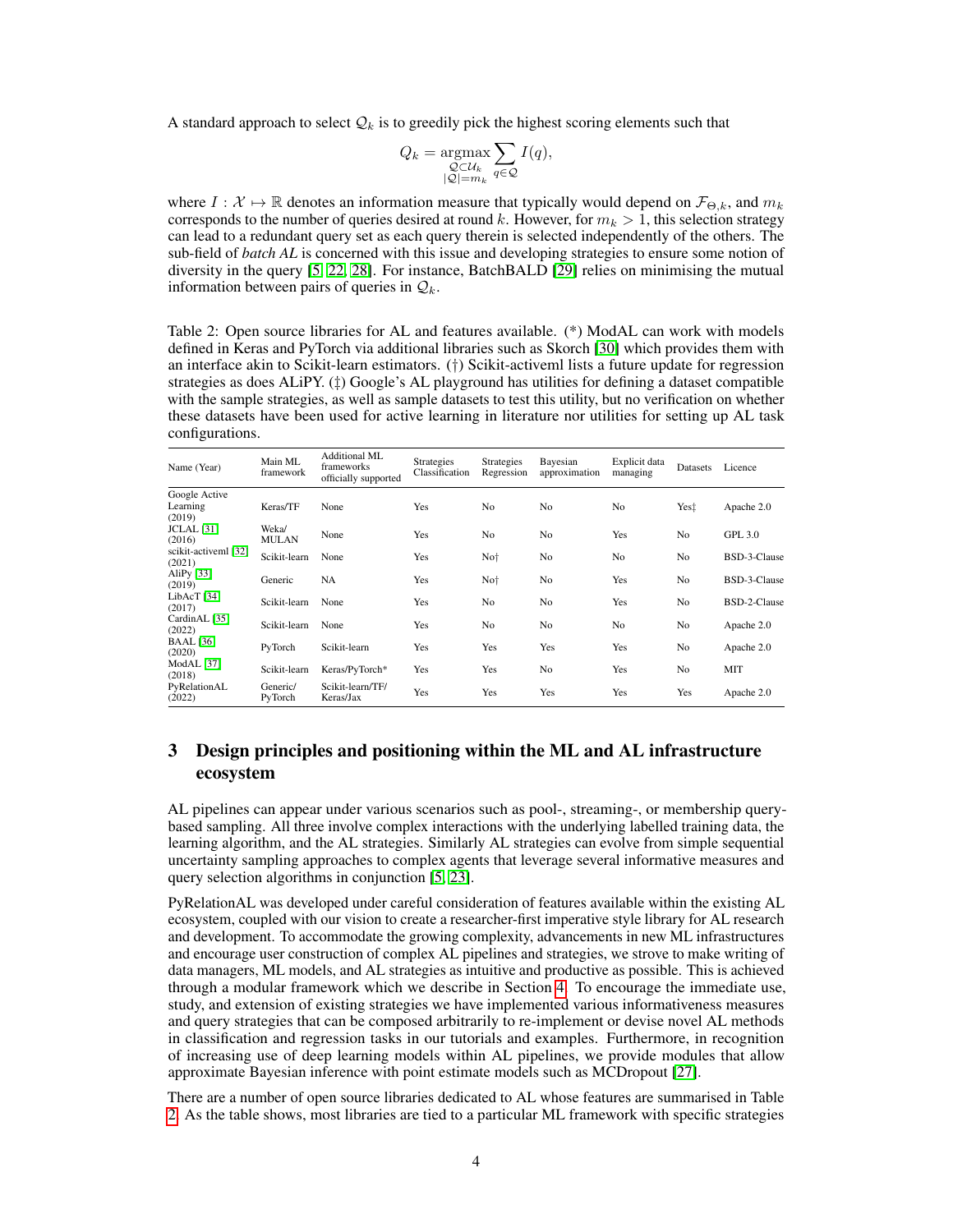revolving around the available ML model types, all with differing levels of coverage both across classification and regression tasks. Each library comes with different goals in mind and they should be appreciated for addressing different needs in open source research. ModAL [\[37\]](#page-9-18) is an excellent modular python library for AL built with Scikit-learn as a basis for models. Its design emphasis on modularity and extensibility makes it the most similar to our work. Yet we differ to this and other libraries by making the user explicitly care about the dataset and how the model, strategy and oracle can interact with it through a data manager (see Section [4\)](#page-4-0), controlling all aspects of AL pipeline as well as the function of the strategy. The flexible nature of our modules may be seen as a limitation that incurs additional development overhead compared to other libraries but we believe this trade-off is practical and useful to researchers exploring new approaches. As we outline in Section [5,](#page-5-1) another important contribution of our library is an API for downloading selected datasets and constructing AL benchmarks or tasks. As such we believe that PyRelationAL offers a compelling and complete set of features that is complementary and additive to the existing ML and the AL tools ecosystem. In the next section we describe how our modules enable quick development of AL with the practical flexibility to create novel pipelines and strategies.

# <span id="page-4-0"></span>4 PyRelationAL framework design

PyRelationAL decomposes the steps discussed in the Section [2](#page-1-0) in three primary modules, as illustrated in Figure [1:](#page-2-0) a data manager, a ML manager, and an AL strategy. Figure [2](#page-4-1) provides schematic of these modules using Universal Modelling Language (UML) diagrams to highlight the major attributes and methods of each module. Appendix [B](#page-13-0) showcases a use case of PyRelationAL through a full coding example.

<span id="page-4-1"></span>

Figure 2: Universal Modelling Language (UML) diagrams of the three constitutive modules of PyRelationAL.

Data manager This module is designed to work with any PyTorch Dataset object, which in turn can be used flexibly with other numerical libraries through custom collate functions, as illustrated in PyRelationAL suite of examples. The job of the data manager is multi-faceted: it stores the dataset, keeps track of data subsets, handles the creation of dataloaders for each subset, and finally interacts with the oracle to update after each loop. Note that, the validation set and test set are considered external to the AL loop and can be used for model selection and evaluation purposes.

**ML manager** In our theoretical framing, this second major component defines  $\mathcal{F}_{\theta,k}$  from which uncertainties can be estimated and used as basis for query selection. In practice this module manages the life-cycle of the learning algorithm from instantiation to evaluation, through training and uncertainty estimation. While PyRelationAL natively offers multiple ML managers using PyTorch and PyTorch Lightning [\[38\]](#page-9-19) as a training engine, we demonstrate through tutorials and examples that any ML framework can be interfaced with PyRelationAL using our ML manager interface.

AL strategy The crux of an AL iteration is the strategy which relies on a notion of informativeness I and a selection criterion to define  $\mathcal{Q}_k$  at each iteration k (see Figure [3](#page-5-2) for pool-based AL). Note that in some AL strategies, the informativeness notion and the selection criterion are not separable.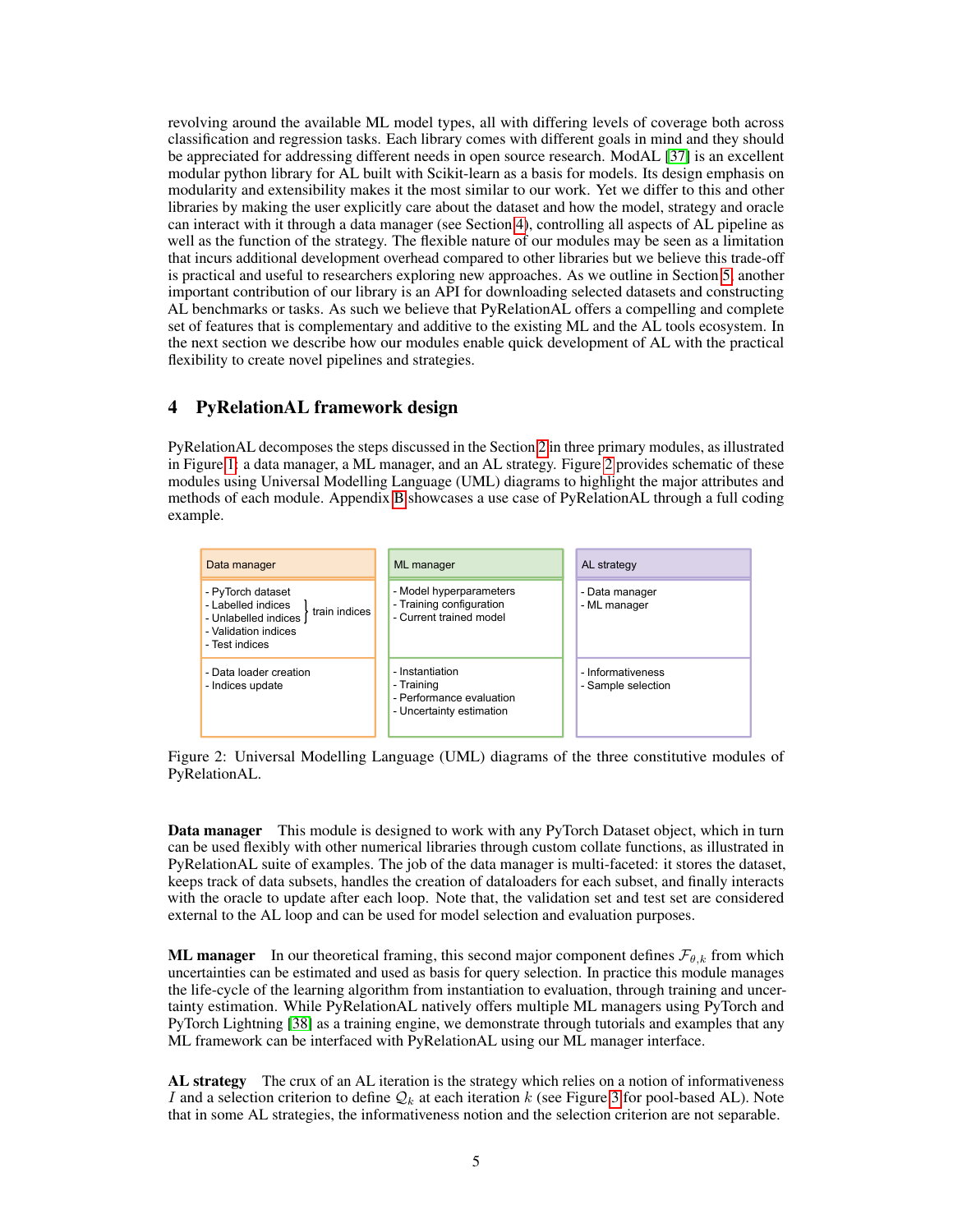<span id="page-5-2"></span>

Figure 3: Illustration of the flow of the active learning strategy during one iteration in the pool-based AL framing. The unlabelled set is fed to the active learning strategy which typically would first score each sample according to its notion of informativeness before selecting a query set based on its selection strategy given the samples and their scores.

<span id="page-5-0"></span>Table 3: List of informativeness measures implemented in PyRelationAL currently. The task column indicates whether the corresponding informativeness measure is defined for classification, regression, or is agnostic (Any) to the ML task being performed.

| <b>Name</b>                              | Task                      | Ref.    |
|------------------------------------------|---------------------------|---------|
| Entropy                                  | Classification            | [39, 5] |
| Least confidence                         | Classification/Regression | [40, 5] |
| Margin confidence                        | Classification            | [41, 5] |
| Ratio confidence                         | Classification            | [41]    |
| Greedy score                             | Regression                | $[42]$  |
| Upper confidence bound                   | Regression                | [42]    |
| Expected improvement                     | Regression                | [42]    |
| Bayesian active learning by disagreement | Classification/Regression | $[43]$  |
| Thompson sampling                        | Regression                | [44]    |
| Representative sampling                  | Any                       | [45]    |
| Relative distance                        | Any                       | [46]    |

The informativeness measure is often task-dependent; for instance, uncertainty measures are computed differently for continuous and categorical targets. Table [3](#page-5-0) gives the list of informativeness measures from the literature that are implemented in PyRelationAL and Appendix [A](#page-12-0) provides more details and discussion around the various measures. Note that all individual informativeness measure can be combined together. For instance, the Upper Confidence Bound (UCB) score for regression as defined in [\[42\]](#page-10-3) is a linear combination of the greedy score and least confidence score for regression tasks, with trade-off controlled by a hyperparameter. The final step is to select  $Q_k$  from  $\mathcal{U}_k$  based on a chosen criteria combined with the informativeness scores.

# <span id="page-5-1"></span>5 Benchmark datasets and AL tasks

A core part of ML research and development is the translation of theory to practice typically in the form of evaluating a proposed method empirically against a range of established or challenging benchmark datasets and tasks. The practice of empirically evaluating on established datasets and tasks has become so ubiquitous that all major ML frameworks such as PyTorch, TensorFlow, SciKit-Learn come with interfaces for downloading common benchmarks. The rapid progress of ML research in images, text, and graphs can be attributed at least partially to easy access to pre-processed benchmark datasets [\[47,](#page-10-8) [48,](#page-10-9) [49,](#page-10-10) [50\]](#page-10-11).

However, despite a multitude of papers, surveys, and other libraries for AL methods there is no established set of datasets evaluating AL strategies. To further complicate matters the same datasets can be processed to pose different AL tasks such as cold and warm starts as described in Konyushkova *et al.* [\[20\]](#page-9-1) and Yang and Loog [\[21\]](#page-9-2) to provide different challenges to strategies. In other words, a benchmark for AL has to be considered from the characteristics of the dataset and the circumstances of the initial labelling.

Due to these challenges, AL papers have a tendency to test and apply proposed methods using different splits of the same datasets with little overlap agreement across papers — as noted in several reviews [\[9,](#page-8-8) [21,](#page-9-2) [64\]](#page-11-0). This makes it difficult to assess strategies horizontally across a range of common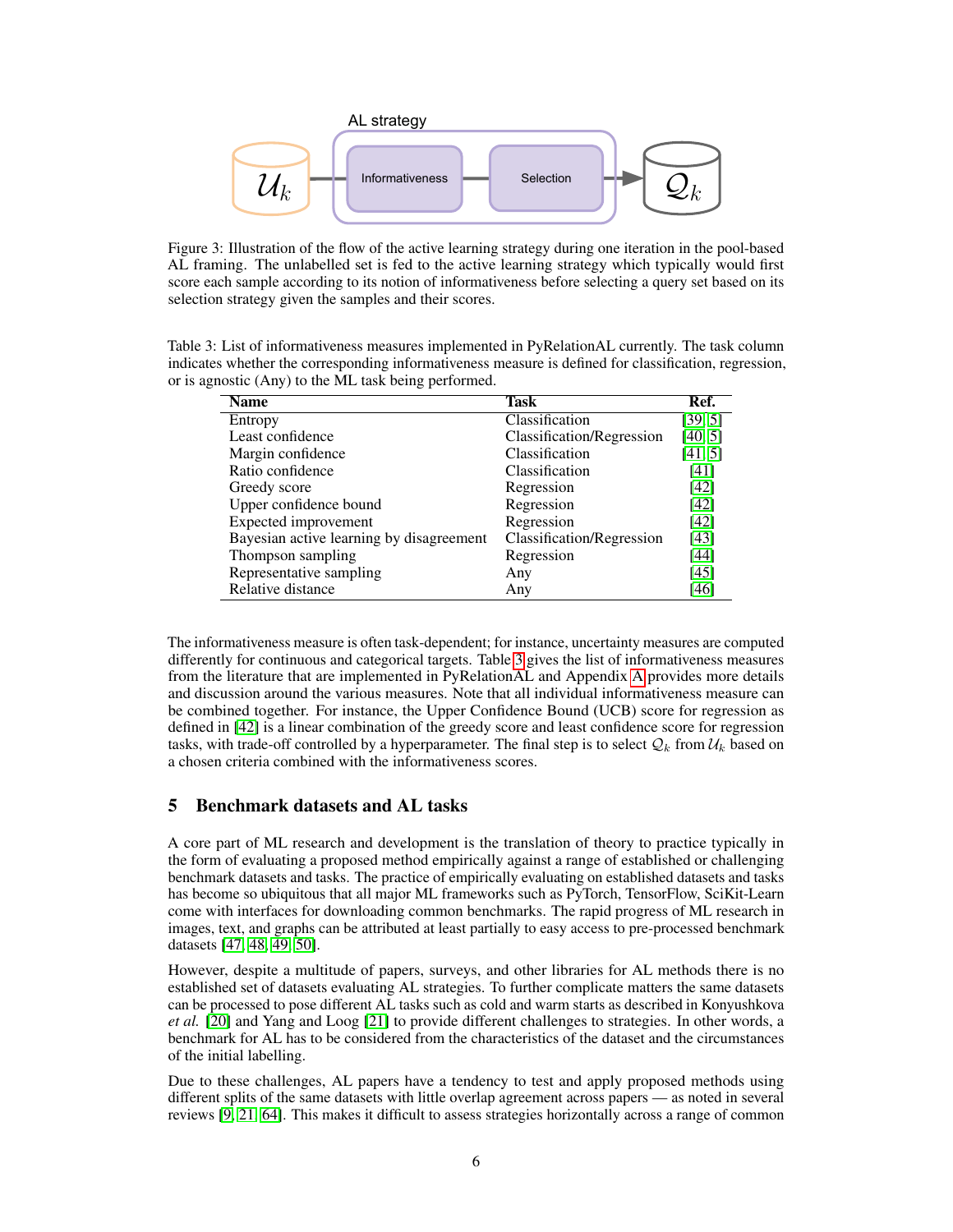<span id="page-6-1"></span>Table 4: Selection of datasets made available in the PyRelationAL library along with information on whether the ML task is a classification or regression, whether it is real-world or synthetic dataset, and the raw source of our implementation or the paper from which we constructed the dataset if it was not available publicly. We also give the licence of each dataset curated and extend our permissive Apache 2.0 licence (see section [6\)](#page-6-0) to synthetic datasets generated with our code as well as the task configurations. Our selection was strongly based on their prior reference in related AL literature.

| Name            | <b>ML</b> Task | Type      | Source       | Use in AL literature | Licence            |
|-----------------|----------------|-----------|--------------|----------------------|--------------------|
| CreditCard      | Classification | Real      | [51]         | [20]                 | $DbCL$ 1.0         |
| StriatumMini    | Classification | Real      | [52, 53, 20] | [20, 54]             | GPL <sub>v</sub> 3 |
| <b>Breast</b>   | Classification | Real      | $[55]$       | [56, 21, 9]          | $CC$ BY 4.0        |
| <b>Glass</b>    | Classification | Real      | $[55]$       | [57, 58, 9]          | $CC$ BY 4.0        |
| Parkinsons      | Classification | Real      | [59, 55]     | [60, 21, 9]          | $CC$ BY 4.0        |
| SynthClass1     | Classification | Synthetic | [21]         | [21]                 | Apache 2.0         |
| SynthClass2     | Classification | Synthetic | [61]         | [61, 21]             | Apache 2.0         |
| GaussianClouds  | Classification | Synthetic | [20]         | [20, 21]             | Apache 2.0         |
| Checkerboard2x2 | Classification | Synthetic | [20]         | [20]                 | Apache 2.0         |
| Checkerboard4x4 | Classification | Synthetic | [20]         | [20]                 | Apache 2.0         |
| Diabetes        | Regression     | Real      | [62, 55]     | [56, 9]              | <b>CC BY 4.0</b>   |
| Concrete        | Regression     | Real      | [63, 55]     | [64]                 | $CC$ BY 4.0        |
| Energy          | Regression     | Real      | [65, 55]     | [66]                 | $CC$ BY 4.0        |
| Power           | Regression     | Real      | [67, 55]     | [66, 64]             | <b>CC BY 4.0</b>   |
| Airfoil         | Regression     | Real      | $[55]$       | [64]                 | $CC$ BY 4.0        |
| WineQuality     | Regression     | Real      | [68, 55]     | [64]                 | $CC$ BY 4.0        |
| Yacht           | Regression     | Real      | $[55]$       | [66, 64]             | <b>CC BY 4.0</b>   |

datasets and identify regimes under which a given strategy shows success or failure. This issue is exacerbated by publication bias which favours the reporting of positive results — as noted in Settles [\[5\]](#page-8-4). To help alleviate this issue we have collected a variety of datasets for both classification and regression tasks as used in AL literature and make these available through PyRelationAL, see Table [4.](#page-6-1) The datasets are either real world datasets or synthetic datasets taken from seminal AL literature [\[20,](#page-9-1) [51,](#page-10-12) [9,](#page-8-8) [21,](#page-9-2) [64,](#page-11-0) [66\]](#page-11-8). The synthetic datasets were typically devised to pose challenges to specific strategies. Another selection criteria was their permissive licensing, such as the Creative Commons Attribution 4.0 International License granted on the recently updated UCI archives [\[55\]](#page-10-16), or the licenses through the Open Data Commons initiative.

Each of the datasets can be downloaded and processed into PyTorch Dataset objects through a simple API. Furthermore, we provide additional facilities to turn them into PyRelationAL DataManager objects that emulate cold and warm start AL initialisations with arbitrary train-validation-test splits and canonical splits (where applicable) for pain-free benchmarking.

In Figure [4,](#page-7-0) we show the performance curves over query iterations using a Gaussian process classifier with 5 different budgeted AL strategies on the Checkerboard2x2 dataset from Konyushkova *et al.* [\[20\]](#page-9-1). Our intent with this example is first to show drastic economies that can be obtained with active learning in early stages of labelling (i.e. AL is useful!) and secondly how dramatically these curves may change based on the task configuration within a dataset. We show the importance of the initial AL task configurations within datasets and demonstrate that there is no free-lunch amongst the AL strategies. Such results motivate the collection of datasets and task configurations, as well our modular approach to constructing methods so that researchers can modify and study the behaviours of novel strategies quickly. We provide a more comprehensive comparative analysis across the currently available datasets in Table [4](#page-6-1) with details on the experimental setup as used here in Appendix [C.](#page-17-0)

# <span id="page-6-0"></span>6 Maintaining PyRelationAL

We consider AL as an important tool and a growing domain of research interest, particularly as ML research focus intensifies towards tasks in low-data regimes such as biomedicine. Hence, we adopt modern open source software engineering practices in order to promote robustness and reliability of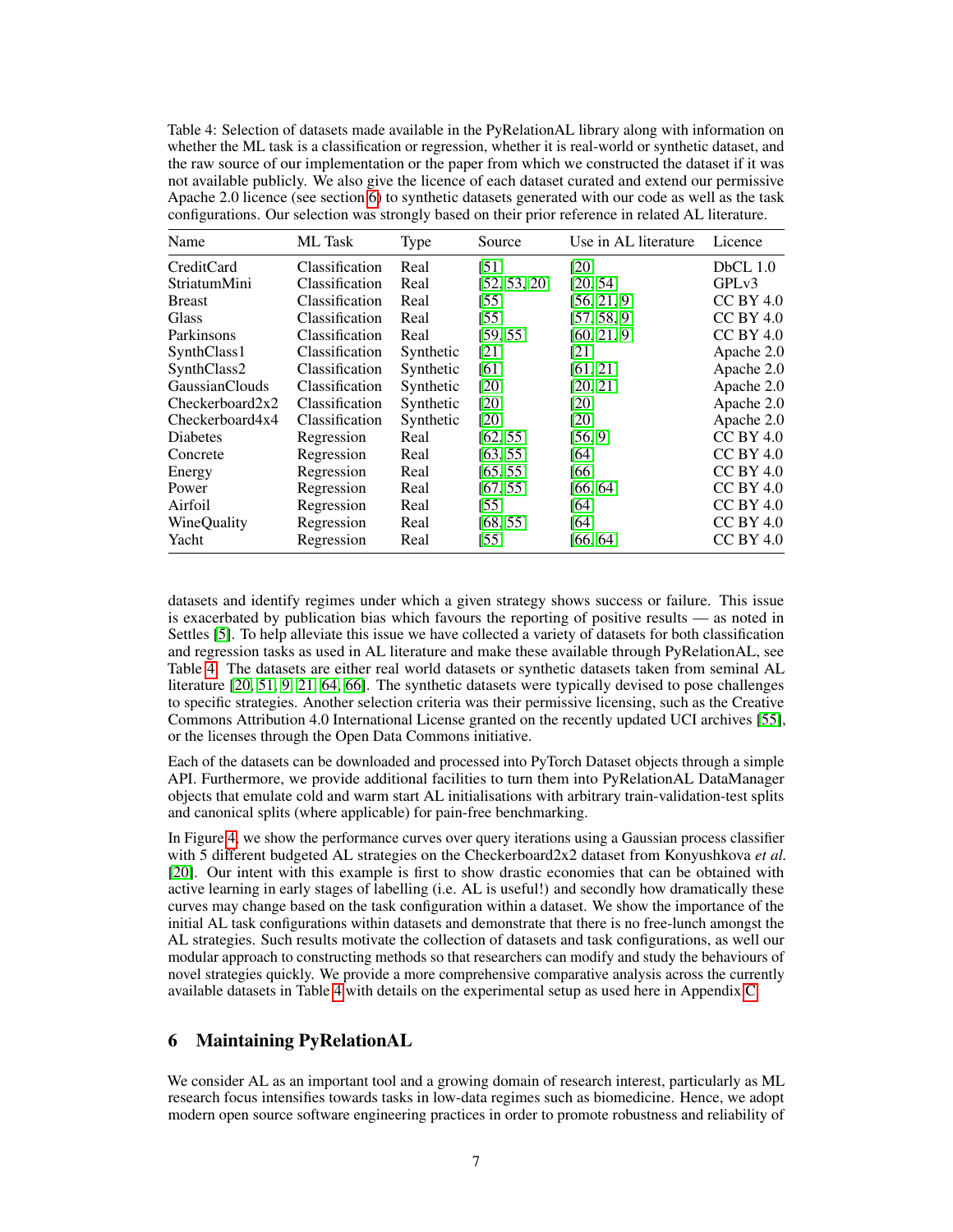<span id="page-7-0"></span>

Figure 4: Performance curves over serial query iterations of selected active learning strategies on the Checkerboard2x2Dataset from Konyushkova *et al.* [\[20\]](#page-9-1). The left figure shows the balanced accuracy given a cold start task configuration, the right figure shows the performance given a warm start configuration.

the package whilst maintaining an open policy towards contributions over the long term vision we have for the project.

Open sourcing, package indexing, and contributing PyRelationAL is made available open source under a permissive Apache 2.0 licence with stable releases made on the Python Package Index (PyPI) for easy installation. To introduce new users to the package we created an extensive set of examples, tutorials, and supplementary materials linked through the main README including developer setups for contributors. We follow an inclusive code of conduct for contributors and users to facilitate fair treatment and guidelines for contributing. Furthermore, a contributors guide is provided describing the expected workflows, testing, and code quality expectations for pull requests into the package.

**Documentation** All modules are accompanied by restructured text (ResT) docstrings and comments to maintain documentation of the library. This approach maintains an up to date reference of the API, which is compiled and rendered via Sphinx to be hosted on Read The Docs for every update accepted into the main branch. In addition to the API reference, our documentation website is accompanied by various supplementary tutorials, examples, and information about AL within the library to help get users started and advanced users to extend the library to fit their needs and research endeavours.

Code quality, testing and continuous integration To ensure consistent code quality throughout the package, we ensure that source code is PEP 8 compliant via a linter that is checked automatically before a pull request can be approved. We make pre-commit hooks available that can format the code using tools, such as the Black package. All important modules and classes are extensively tested through unit tests to ensure consistent behaviour. Code coverage reports are available on the repository as a measure of the health of the package. A continuous integration setup ensures that any update to the code base is tested across different environments and can be installed reliably.

# 7 Conclusion

PyRelationAL supports popular modelling frameworks and flexibly accounts for the various components within an AL pipeline. We provide detailed documentation and various tutorials across use cases. Furthermore, we adopt modern software practices with an inclusive code of conduct as discussed in Section [6](#page-6-0) to foster a productive, sustainable and healthy growth of the library and the community around it. We endeavoured to release PyRelationAL as both a tool to help practitioners perform research but also help newcomers join the community and make novel contributions to the field. We therefore believe PyRelationAL offers a compelling set of features that are additive and beneficial to the AL community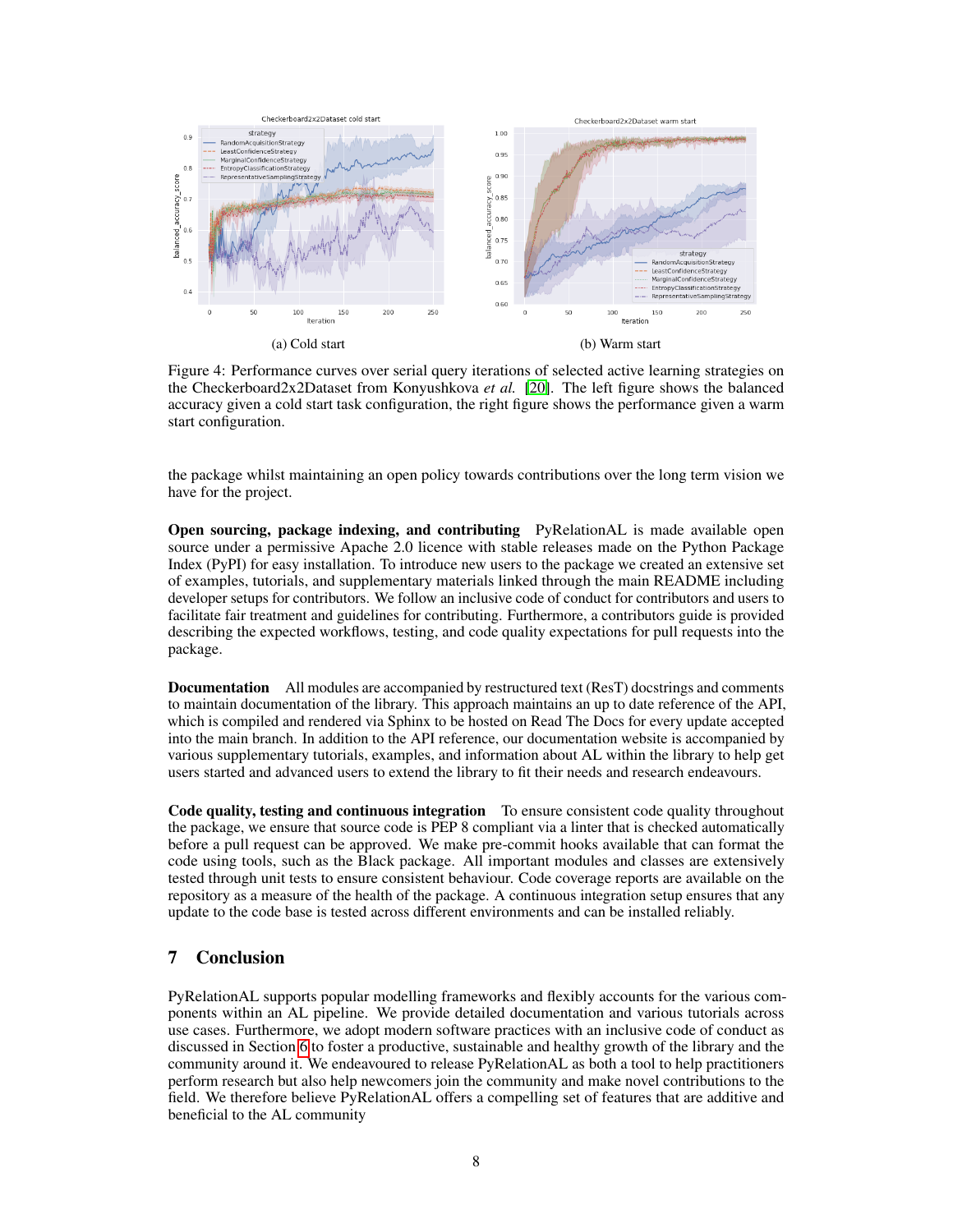#### References

- <span id="page-8-0"></span>[1] Thomas Gaudelet, Ben Day, Arian R Jamasb, Jyothish Soman, Cristian Regep, Gertrude Liu, Jeremy B R Hayter, Richard Vickers, Charles Roberts, Jian Tang, David Roblin, Tom L Blundell, Michael M Bronstein, and Jake P Taylor-King. Utilizing graph machine learning within drug discovery and development. *Briefings in Bioinformatics*, 22(6), 05 2021. bbab159.
- <span id="page-8-1"></span>[2] Justin S Smith, Ben Nebgen, Nicholas Lubbers, Olexandr Isayev, and Adrian E Roitberg. Less is more: Sampling chemical space with active learning. *The Journal of Chemical Physics*, 148(24):241733, 2018.
- <span id="page-8-2"></span>[3] Mohammed Abdelwahab and Carlos Busso. Active learning for speech emotion recognition using deep neural network. In *2019 8th International Conference on Affective Computing and Intelligent Interaction (ACII)*, pages 1–7. IEEE, 2019.
- <span id="page-8-3"></span>[4] Steven CH Hoi, Rong Jin, Jianke Zhu, and Michael R Lyu. Batch mode active learning and its application to medical image classification. In *Proceedings of the 23rd International Conference on Machine Learning*, pages 417–424, 2006.
- <span id="page-8-4"></span>[5] Burr Settles. Uncertainty sampling. In *Active Learning*, Synthesis Lectures on Artificial Intelligence and Machine Learning, pages 11–21. Morgan & Claypool Publishers, 2012.
- <span id="page-8-5"></span>[6] Eric Brochu, Vlad M Cora, and Nando De Freitas. A tutorial on bayesian optimization of expensive cost functions, with application to active user modeling and hierarchical reinforcement learning. *arXiv preprint arXiv:1012.2599*, 2010.
- <span id="page-8-6"></span>[7] Richard S Sutton and Andrew G Barto. *Reinforcement learning: An introduction*. MIT press, 2018.
- <span id="page-8-7"></span>[8] Pengzhen Ren, Yun Xiao, Xiaojun Chang, Po-Yao Huang, Zhihui Li, Brij B Gupta, Xiaojiang Chen, and Xin Wang. A survey of deep active learning. *ACM Computing Surveys (CSUR)*, 54(9):1–40, 2021.
- <span id="page-8-8"></span>[9] Xueying Zhan, Huan Liu, Qing Li, and Antoni B. Chan. A comparative survey: Benchmarking for pool-based active learning. In Zhi-Hua Zhou, editor, *Proceedings of the Thirtieth International Joint Conference on Artificial Intelligence, IJCAI-21*, pages 4679–4686. International Joint Conferences on Artificial Intelligence Organization, 8 2021. Survey Track.
- <span id="page-8-9"></span>[10] Brian Hie, Bryan D Bryson, and Bonnie Berger. Leveraging uncertainty in machine learning accelerates biological discovery and design. *Cell Systems*, 11(5):461–477, 2020.
- <span id="page-8-10"></span>[11] Paul Bertin, Jarrid Rector-Brooks, Deepak Sharma, Thomas Gaudelet, Andrew Anighoro, Torsten Gross, Francisco Martinez-Pena, Eileen L Tang, Cristian Regep, Jeremy Hayter, et al. Recover: sequential model optimization platform for combination drug repurposing identifies novel synergistic compounds in vitro. *arXiv preprint arXiv:2202.04202*, 2022.
- <span id="page-8-11"></span>[12] Arash Mehrjou, Ashkan Soleymani, Andrew Jesson, Pascal Notin, Yarin Gal, Stefan Bauer, and Patrick Schwab. GeneDisco: A Benchmark for Experimental Design in Drug Discovery. *arXiv:2110.11875 [cs, stat]*, October 2021. arXiv: 2110.11875.
- <span id="page-8-12"></span>[13] Adam Paszke, Sam Gross, Francisco Massa, et al. Pytorch: An imperative style, highperformance deep learning library. In H. Wallach, H. Larochelle, A. Beygelzimer, F. d'Alché-Buc, E. Fox, and R. Garnett, editors, *Advances in Neural Information Processing Systems 32*, pages 8024–8035. Curran Associates, Inc., 2019.
- <span id="page-8-13"></span>[14] François Chollet et al. Keras. <https://keras.io>, 2015.
- <span id="page-8-14"></span>[15] James Bradbury, Roy Frostig, Peter Hawkins, Matthew James Johnson, Chris Leary, Dougal Maclaurin, George Necula, Adam Paszke, Jake VanderPlas, Skye Wanderman-Milne, and Qiao Zhang. JAX: composable transformations of Python+NumPy programs, 2018.
- <span id="page-8-15"></span>[16] Jonathan Heek, Anselm Levskaya, Avital Oliver, Marvin Ritter, Bertrand Rondepierre, Andreas Steiner, and Marc van Zee. Flax: A neural network library and ecosystem for JAX, 2020.
- <span id="page-8-16"></span>[17] Dustin Tran, Matthew D. Hoffman, Rif A. Saurous, Eugene Brevdo, Kevin Murphy, and David M. Blei. Deep probabilistic programming. In *International Conference on Learning Representations*, 2017.
- <span id="page-8-17"></span>[18] Jacob R Gardner, Geoff Pleiss, David Bindel, Kilian Q Weinberger, and Andrew Gordon Wilson. Gpytorch: Blackbox matrix-matrix gaussian process inference with gpu acceleration. In *Advances in Neural Information Processing Systems*, 2018.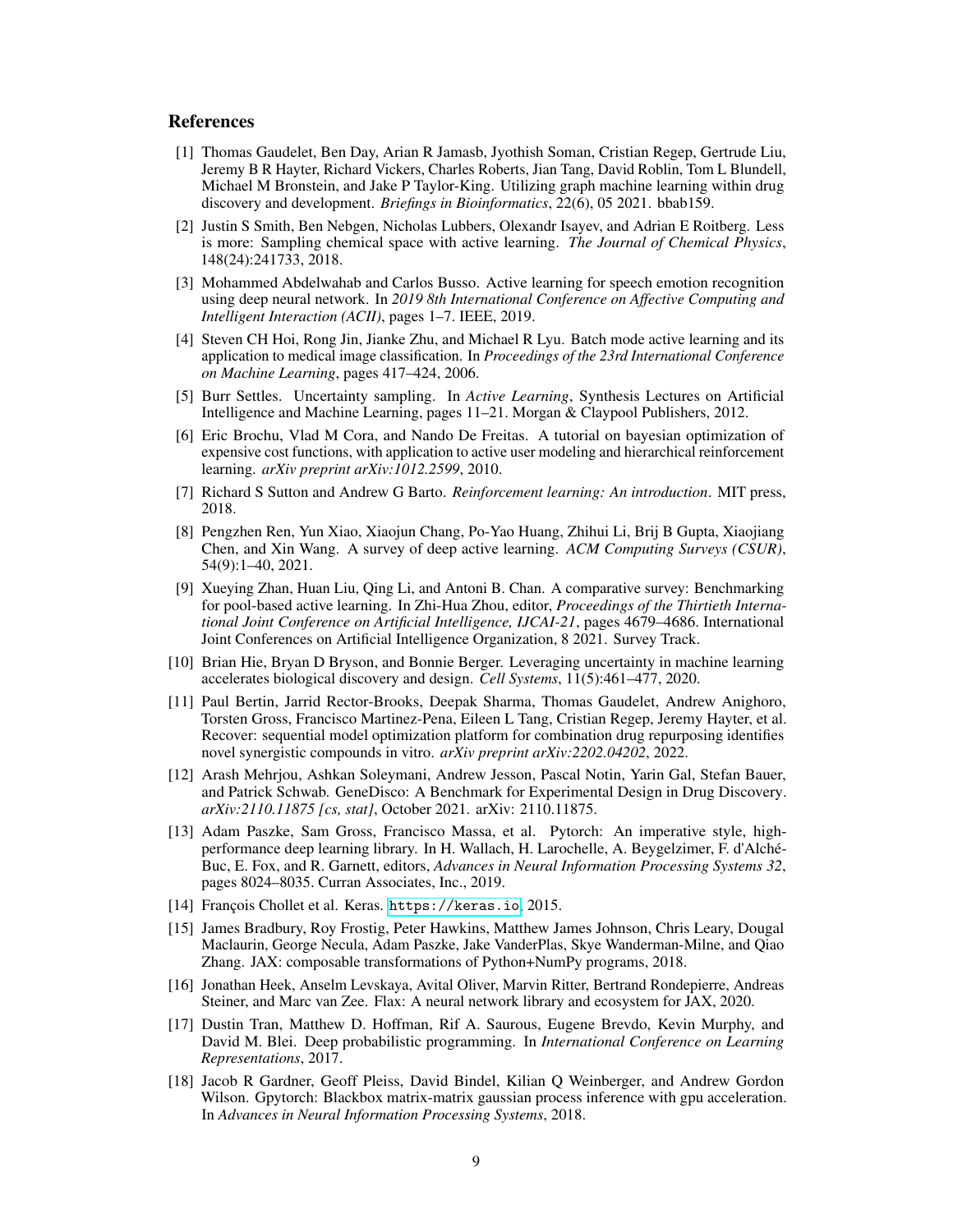- <span id="page-9-0"></span>[19] Du Phan, Neeraj Pradhan, and Martin Jankowiak. Composable effects for flexible and accelerated probabilistic programming in numpyro. *arXiv preprint arXiv:1912.11554*, 2019.
- <span id="page-9-1"></span>[20] Ksenia Konyushkova, Raphael Sznitman, and Pascal Fua. Learning active learning from data. *Advances in Neural Information Processing Systems*, 30, 2017.
- <span id="page-9-2"></span>[21] Yazhou Yang and Marco Loog. A benchmark and comparison of active learning for logistic regression. *Pattern Recognition*, 83:401–415, 2018.
- <span id="page-9-3"></span>[22] Klaus Brinker. Incorporating diversity in active learning with support vector machines. In *Proceedings of the Twentieth International Conference on International Conference on Machine Learning*, ICML'03, page 59–66. AAAI Press, 2003.
- <span id="page-9-4"></span>[23] Robert (Munro) Monarch. *Human-In-the-Loop Machine Learning: Active Learning and Annotation for Human-Centered AI.* Manning Publications Co. LLC, 2021.
- <span id="page-9-5"></span>[24] Balaji Lakshminarayanan, Alexander Pritzel, and Charles Blundell. Simple and Scalable Predictive Uncertainty Estimation using Deep Ensembles. *arXiv:1612.01474 [cs, stat]*, November 2017. arXiv: 1612.01474.
- <span id="page-9-6"></span>[25] David Cohn, Les Atlas, and Richard Ladner. Improving generalization with active learning. *Machine Learning*, 15(2):201–221, May 1994.
- <span id="page-9-7"></span>[26] H. S. Seung, M. Opper, and H. Sompolinsky. Query by committee. In *Proceedings of the Fifth Annual Workshop on Computational Learning Theory*, COLT '92, page 287–294, New York, NY, USA, 1992. Association for Computing Machinery.
- <span id="page-9-8"></span>[27] Yarin Gal and Zoubin Ghahramani. Dropout as a bayesian approximation: Representing model uncertainty in deep learning. In *International Conference on Machine Learning*, pages 1050–1059. PMLR, 2016.
- <span id="page-9-9"></span>[28] Yuhong Guo and Dale Schuurmans. Discriminative batch mode active learning. In *Proceedings of the 20th International Conference on Neural Information Processing Systems*, NIPS'07, page 593–600, Red Hook, NY, USA, 2007. Curran Associates Inc.
- <span id="page-9-10"></span>[29] Andreas Kirsch, Joost Van Amersfoort, and Yarin Gal. Batchbald: Efficient and diverse batch acquisition for deep bayesian active learning. *Advances in Neural Information Processing Systems*, 32, 2019.
- <span id="page-9-11"></span>[30] Marian Tietz, Thomas J. Fan, Daniel Nouri, Benjamin Bossan, and skorch Developers. *skorch: A scikit-learn compatible neural network library that wraps PyTorch*, July 2017.
- <span id="page-9-12"></span>[31] Oscar Reyes, Eduardo Pérez, María del Carmen Rodríguez-Hernández, Habib M. Fardoun, and Sebastián Ventura. Jclal: A java framework for active learning. *Journal of Machine Learning Research*, 17(95):1–5, 2016.
- <span id="page-9-13"></span>[32] Daniel Kottke, Marek Herde, Tuan Pham Minh, Alexander Benz, Pascal Mergard, Atal Roghman, Christoph Sandrock, and Bernhard Sick. scikitactiveml: A library and toolbox for active learning algorithms. *Preprints*, 2021.
- <span id="page-9-14"></span>[33] Ying-Peng Tang, Guo-Xiang Li, and Sheng-Jun Huang. ALiPy: Active learning in python. Technical report, Nanjing University of Aeronautics and Astronautics, January 2019. available as arXiv preprint <https://arxiv.org/abs/1901.03802>.
- <span id="page-9-15"></span>[34] Yao-Yuan Yang, Shao-Chuan Lee, Yu-An Chung, Tung-En Wu, Si-An Chen, and Hsuan-Tien Lin. libact: Pool-based active learning in python. Technical report, National Taiwan University, October 2017. available as arXiv preprint <https://arxiv.org/abs/1710.00379>.
- <span id="page-9-16"></span>[35] Alexandre Abraham and Léo Dreyfus-Schmidt. Cardinal, a metric-based active learning framework. *Software Impacts*, 12:100250, 2022.
- <span id="page-9-17"></span>[36] Parmida Atighehchian, Frédéric Branchaud-Charron, and Alexandre Lacoste. Bayesian active learning for production, a systematic study and a reusable library. *CoRR*, abs/2006.09916, 2020.
- <span id="page-9-18"></span>[37] Tivadar Danka and Peter Horvath. modal: A modular active learning framework for python. *arXiv preprint arXiv:1805.00979*, 2018.
- <span id="page-9-19"></span>[38] William Falcon, Jirka Borovec, Adrian Wälchli, et al. Pytorchlightning/pytorch-lightning: 0.7.6 release, May 2020.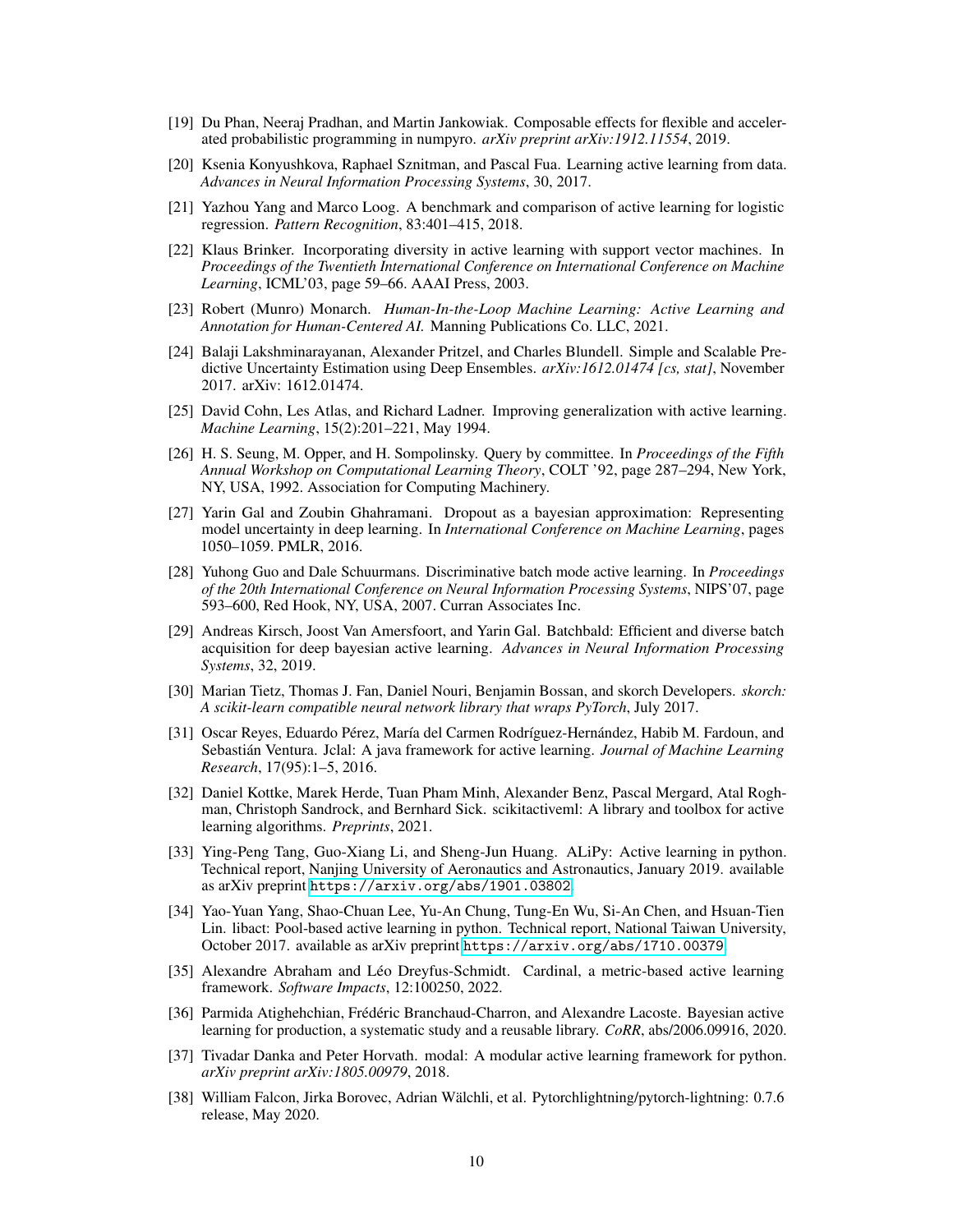- <span id="page-10-0"></span>[39] Ido Dagan and Sean P. Engelson. Committee-based sampling for training probabilistic classifiers. In *Proceedings of the Twelfth International Conference on International Conference on Machine Learning*, ICML'95, page 150–157, San Francisco, CA, USA, 1995. Morgan Kaufmann Publishers Inc.
- <span id="page-10-1"></span>[40] David D. Lewis and Jason Catlett. Heterogeneous uncertainty sampling for supervised learning. In William W. Cohen and Haym Hirsh, editors, *Machine Learning Proceedings 1994*, pages 148–156. Morgan Kaufmann, San Francisco (CA), 1994.
- <span id="page-10-2"></span>[41] Tobias Scheffer, Christian Decomain, and Stefan Wrobel. Active hidden markov models for information extraction. In *Proceedings of the 4th International Conference on Advances in Intelligent Data Analysis*, IDA '01, page 309–318, Berlin, Heidelberg, 2001. Springer-Verlag.
- <span id="page-10-3"></span>[42] George De Ath, Richard M Everson, Alma AM Rahat, and Jonathan E Fieldsend. Greed is good: Exploration and exploitation trade-offs in bayesian optimisation. *ACM Transactions on Evolutionary Learning and Optimization*, 1(1):1–22, 2021.
- <span id="page-10-4"></span>[43] Neil Houlsby, Ferenc Huszár, Zoubin Ghahramani, and Máté Lengyel. Bayesian active learning for classification and preference learning. *arXiv preprint arXiv:1112.5745*, 2011.
- <span id="page-10-5"></span>[44] Daniel J Russo, Benjamin Van Roy, Abbas Kazerouni, Ian Osband, Zheng Wen, et al. A tutorial on thompson sampling. *Foundations and Trends in Machine Learning*, 11(1):1–96, 2018.
- <span id="page-10-6"></span>[45] Hieu T. Nguyen and Arnold Smeulders. Active learning using pre-clustering. In *Proceedings of the Twenty-First International Conference on Machine Learning*, ICML '04, page 79, New York, NY, USA, 2004. Association for Computing Machinery.
- <span id="page-10-7"></span>[46] Sanjoy Dasgupta and Daniel Hsu. Hierarchical sampling for active learning. In *Proceedings of the 25th International Conference on Machine Learning*, ICML '08, page 208–215, New York, NY, USA, 2008. Association for Computing Machinery.
- <span id="page-10-8"></span>[47] J. Deng, W. Dong, R. Socher, L.-J. Li, K. Li, and L. Fei-Fei. ImageNet: A Large-Scale Hierarchical Image Database. In *Computer Vision and Pattern Recognition*, 2009.
- <span id="page-10-9"></span>[48] Alex Wang, Yada Pruksachatkun, Nikita Nangia, Amanpreet Singh, Julian Michael, Felix Hill, Omer Levy, and Samuel Bowman. Superglue: A stickier benchmark for general-purpose language understanding systems. *Advances in Neural Information Processing Systems*, 32, 2019.
- <span id="page-10-10"></span>[49] Weihua Hu, Matthias Fey, Marinka Zitnik, Yuxiao Dong, Hongyu Ren, Bowen Liu, Michele Catasta, and Jure Leskovec. Open graph benchmark: Datasets for machine learning on graphs. *Advances in Neural Information Processing Systems*, 33:22118–22133, 2020.
- <span id="page-10-11"></span>[50] Kexin Huang, Tianfan Fu, Wenhao Gao, Yue Zhao, Yusuf Roohani, Jure Leskovec, Connor W Coley, Cao Xiao, Jimeng Sun, and Marinka Zitnik. Therapeutics data commons: Machine learning datasets and tasks for drug discovery and development. *arXiv preprint arXiv:2102.09548*, 2021.
- <span id="page-10-12"></span>[51] Andrea Dal Pozzolo, Olivier Caelen, Reid A. Johnson, and Gianluca Bontempi. Calibrating probability with undersampling for unbalanced classification. In *2015 IEEE Symposium Series on Computational Intelligence*, pages 159–166, 2015.
- <span id="page-10-13"></span>[52] Aurélien Lucchi, Yunpeng Li, and Pascal Fua. Learning for structured prediction using approximate subgradient descent with working sets. In *2013 IEEE Conference on Computer Vision and Pattern Recognition*, pages 1987–1994, 2013.
- <span id="page-10-14"></span>[53] Aurélien Lucchi, Yunpeng Li, Kevin Smith, and Pascal Fua. Structured image segmentation using kernelized features. In *European conference on computer vision*, pages 400–413. Springer, 2012.
- <span id="page-10-15"></span>[54] Ksenia Konyushkova, Raphael Sznitman, and Pascal V. Fua. Introducing geometry in active learning for image segmentation. *2015 IEEE International Conference on Computer Vision (ICCV)*, pages 2974–2982, 2015.
- <span id="page-10-16"></span>[55] Dheeru Dua and Casey Graff. UCI machine learning repository, 2017.
- <span id="page-10-17"></span>[56] Neil Houlsby, Ferenc Huszár, Zoubin Ghahramani, and Máté Lengyel. Bayesian active learning for classification and preference learning. *arXiv preprint arXiv:1112.5745*, 2011.
- <span id="page-10-18"></span>[57] Wenbin Cai, Ya Zhang, and Jun Zhou. Maximizing expected model change for active learning in regression. In *2013 IEEE 13th International Conference on Data Mining*, pages 51–60, 2013.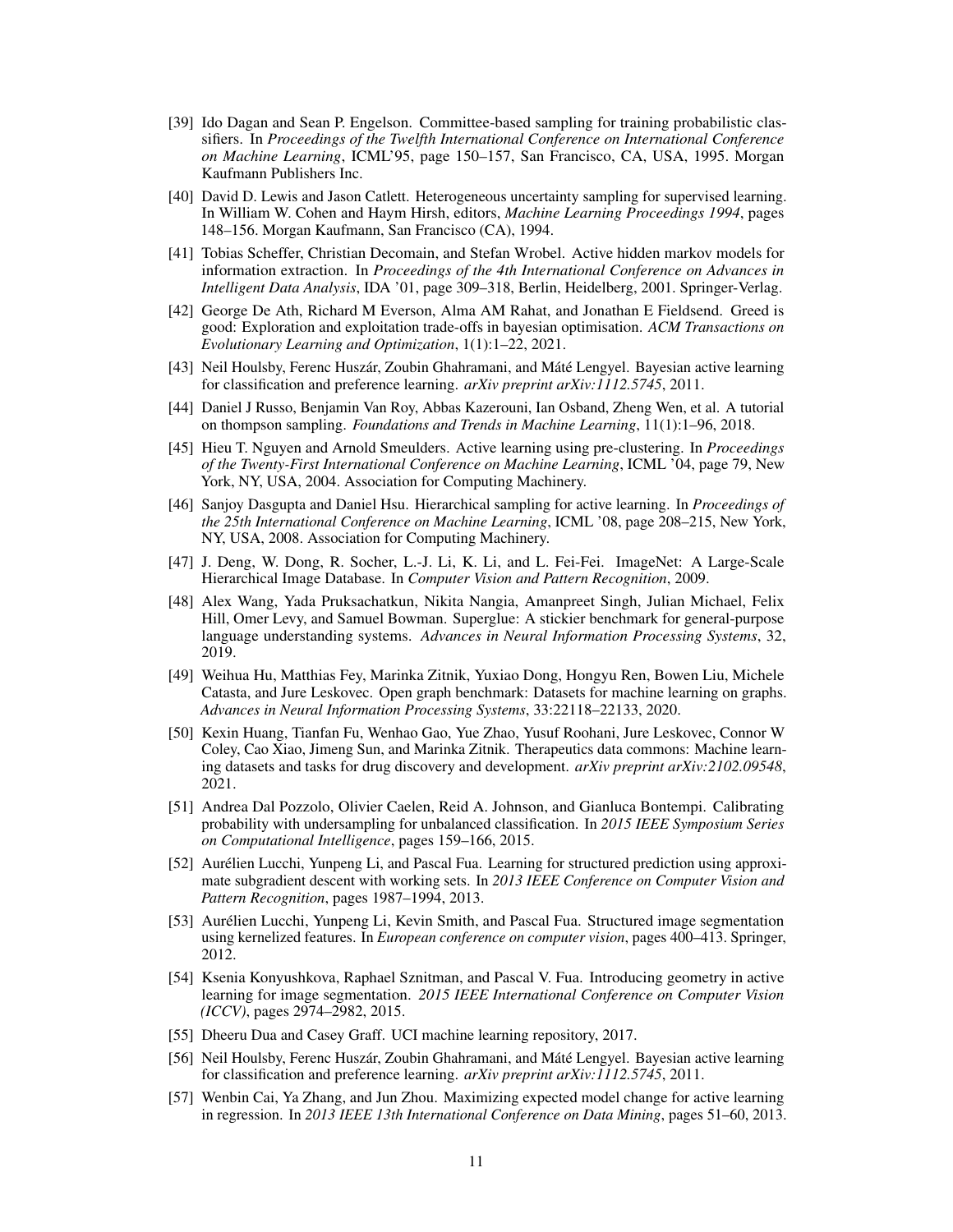- <span id="page-11-1"></span>[58] Bo Du, Zengmao Wang, Lefei Zhang, Liangpei Zhang, Wei Liu, Jialie Shen, and Dacheng Tao. Exploring representativeness and informativeness for active learning. *IEEE Transactions on Cybernetics*, 47(1):14–26, 2017.
- <span id="page-11-2"></span>[59] Max A. Little, Patrick E. McSharry, Stephen J. Roberts, Declan AE Costello, and Irene M. Moroz. Exploiting nonlinear recurrence and fractal scaling properties for voice disorder detection. *BioMedical Engineering OnLine*, 6(1):23, Jun 2007.
- <span id="page-11-3"></span>[60] Sicheng Xiong, Javad Azimi, and Xiaoli Z. Fern. Active learning of constraints for semisupervised clustering. *IEEE Transactions on Knowledge and Data Engineering*, 26(1):43–54, 2014.
- <span id="page-11-4"></span>[61] Sheng-Jun Huang, Songcan Chen, and Zhi-Hua Zhou. Multi-label active learning: Query type matters. In *Proceedings of the 24th International Conference on Artificial Intelligence*, IJCAI'15, page 946–952. AAAI Press, 2015.
- <span id="page-11-5"></span>[62] Bradley Efron, Trevor Hastie, Iain Johnstone, and Robert Tibshirani. Least angle regression. *The Annals of Statistics*, 32(2):407 – 499, 2004.
- <span id="page-11-6"></span>[63] I.-C. Yeh. Modeling of strength of high-performance concrete using artificial neural networks. *Cement and Concrete Research*, 28(12):1797–1808, 1998.
- <span id="page-11-0"></span>[64] Dongrui Wu. Pool-based sequential active learning for regression. *IEEE Transactions on Neural Networks and Learning Systems*, 30(5):1348–1359, 2019.
- <span id="page-11-7"></span>[65] Athanasios Tsanas and Angeliki Xifara. Accurate quantitative estimation of energy performance of residential buildings using statistical machine learning tools. *Energy and Buildings*, 49:560– 567, 2012.
- <span id="page-11-8"></span>[66] Robert Pinsler, Jonathan Gordon, Eric Nalisnick, and José Miguel Hernández-Lobato. Bayesian batch active learning as sparse subset approximation. *Advances in Neural Information Processing Systems*, 32, 2019.
- <span id="page-11-9"></span>[67] Pınar Tüfekci. Prediction of full load electrical power output of a base load operated combined cycle power plant using machine learning methods. *International Journal of Electrical Power & Energy Systems*, 60:126–140, 2014.
- <span id="page-11-10"></span>[68] Paulo Cortez, António Cerdeira, Fernando Almeida, Telmo Matos, and José Reis. Modeling wine preferences by data mining from physicochemical properties. *Decision Support Systems*, 47(4):547–553, 2009. Smart Business Networks: Concepts and Empirical Evidence.
- <span id="page-11-11"></span>[69] Armen Der Kiureghian and Ove Ditlevsen. Aleatory or epistemic? does it matter? *Structural Safety*, 31(2):105–112, 2009.
- <span id="page-11-12"></span>[70] Claude Elwood Shannon. A mathematical theory of communication. *The Bell System Technical Journal*, 27:379–423, 1948.
- <span id="page-11-13"></span>[71] F. Pedregosa, G. Varoquaux, A. Gramfort, V. Michel, B. Thirion, O. Grisel, M. Blondel, P. Prettenhofer, R. Weiss, V. Dubourg, J. Vanderplas, A. Passos, D. Cournapeau, M. Brucher, M. Perrot, and E. Duchesnay. Scikit-learn: Machine learning in Python. *Journal of Machine Learning Research*, 12:2825–2830, 2011.
- <span id="page-11-14"></span>[72] Carl Edward Rasmussen and Christopher K. I. Williams. *Gaussian processes for machine learning*, volume 2. MIT Press, 2006.
- <span id="page-11-15"></span>[73] Yaniv Ovadia, Emily Fertig, Jie Ren, Zachary Nado, David Sculley, Sebastian Nowozin, Joshua Dillon, Balaji Lakshminarayanan, and Jasper Snoek. Can you trust your model's uncertainty? evaluating predictive uncertainty under dataset shift. *Advances in Neural Information Processing Systems*, 32, 2019.
- <span id="page-11-16"></span>[74] Dan Hendrycks and Kevin Gimpel. A baseline for detecting misclassified and out-of-distribution examples in neural networks. *arXiv preprint arXiv:1610.02136*, 2016.
- <span id="page-11-17"></span>[75] Zoubin Ghahramani. Probabilistic machine learning and artificial intelligence. *Nature*, 521(7553):452–459, 2015.
- <span id="page-11-18"></span>[76] Wesley J. Maddox, Timur Garipov, Pavel Izmailov, Dmitry Vetrov, and Andrew Gordon Wilson. *A Simple Baseline for Bayesian Uncertainty in Deep Learning*. Curran Associates Inc., Red Hook, NY, USA, 2019.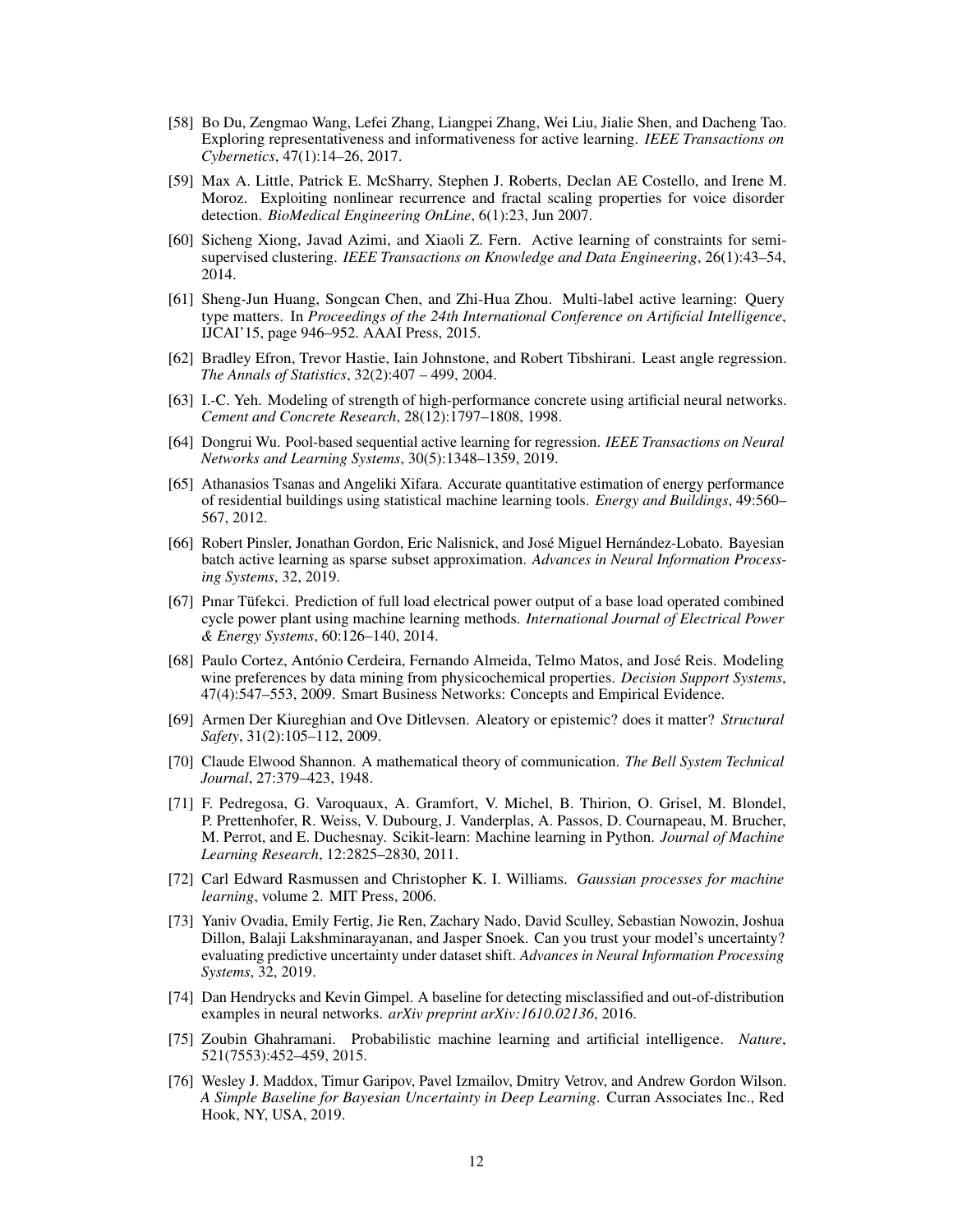# <span id="page-12-0"></span>A Informativeness measures

In this section, we provide more details about each type of informativeness measure discussed in the main and described some of the specific scores mentioned in Table [3.](#page-5-0)

#### A.1 Uncertainty-based informativeness scores

As discussed in Section [4,](#page-4-0) a large number of informativeness measures rely on some estimate of prediction uncertainties. The underlying rationale is that regions of the world are highly uncertain because they are poorly represented in the training data. Improving coverage through sampling uncertain data regions can enable significant global performance gains. While this makes intuitive sense, it ignores subtleties about the nature of uncertainties which can be decomposed in epistemic and aleatoric components [\[69\]](#page-11-11). The former is understood as coming from modelling errors while the latter is inherent to the world, corresponding to natural variations or measurement noise. Aleatoric uncertainties are irreducible and, in practice, it is extremely difficult to tease out the two uncertainty components from each other. This means that uncertainty-based informativeness scores can overestimate the information gain that a sample would provide.

In the following, we detail a few of the scores that fall under this category.

Entropy is a well-established notion in information theory that quantifies the uncertainty of a probability distribution over possible outcomes [\[70\]](#page-11-12). It is used as an informativeness measure for classification tasks where the probability distribution is defined over the finite set of labels  $\mathcal{Y}$ . Specifically, it is defined as

$$
I(x) = -\sum_{y \in \mathcal{Y}} p_{\mathcal{F}_{\theta,k}}(y|x) \log (p_{\mathcal{F}_{\theta,k}}(y|x)).
$$

Least confidence can be used both for regression and classification tasks, although the score is defined differently for each task. In regression tasks, we have

$$
I(x) = \text{Var}_{\mathcal{F}_{\theta,k}}[Y|x],
$$

where Y denotes a random variable in  $\mathcal Y$ . Hence, to each sample x it associates the variance across the predictions from the set of functions  $\mathcal{F}_{\theta,k}$ .

In classification tasks, the least confidence score is defined as

$$
I(x) = 1 - \max_{y \in \mathcal{Y}} p_{\mathcal{F}_{\theta,k}}(y|x).
$$

Margin confidence was introduced for classification tasks and measures uncertainty as the difference between the highest and second highest probabilities associated to labels in  $\mathcal Y$  derived from our predictions on a given sample. The smaller that difference, the higher the uncertainty. In equation, this gives

$$
y_0 = \operatorname*{argmax}_{y \in \mathcal{Y}} p_{\mathcal{F}_{\theta,k}}(y|x),
$$
  
\n
$$
y_1 = \operatorname*{argmax}_{y \in \mathcal{Y} \setminus \{y_0\}} p_{\mathcal{F}_{\theta,k}}(y|x),
$$
  
\n
$$
I(x) = 1 - (p_{\mathcal{F}_{\theta,k}}(y_0|x) - p_{\mathcal{F}_{\theta,k}}(y_1|x)).
$$

Ratio confidence is a score similar to margin confidence, the only difference comes from the fact that the uncertainty is expressed as a ratio between the two probabilities

$$
y_0 = \operatorname*{argmax}_{y \in \mathcal{Y}} p_{\mathcal{F}_{\theta,k}}(y|x),
$$

$$
y_1 = \operatorname*{argmax}_{y \in \mathcal{Y} \setminus \{y_0\}} p_{\mathcal{F}_{\theta,k}}(y|x),
$$

$$
I(x) = \frac{p_{\mathcal{F}_{\theta,k}}(y_1|x)}{p_{\mathcal{F}_{\theta,k}}(y_0|x)}.
$$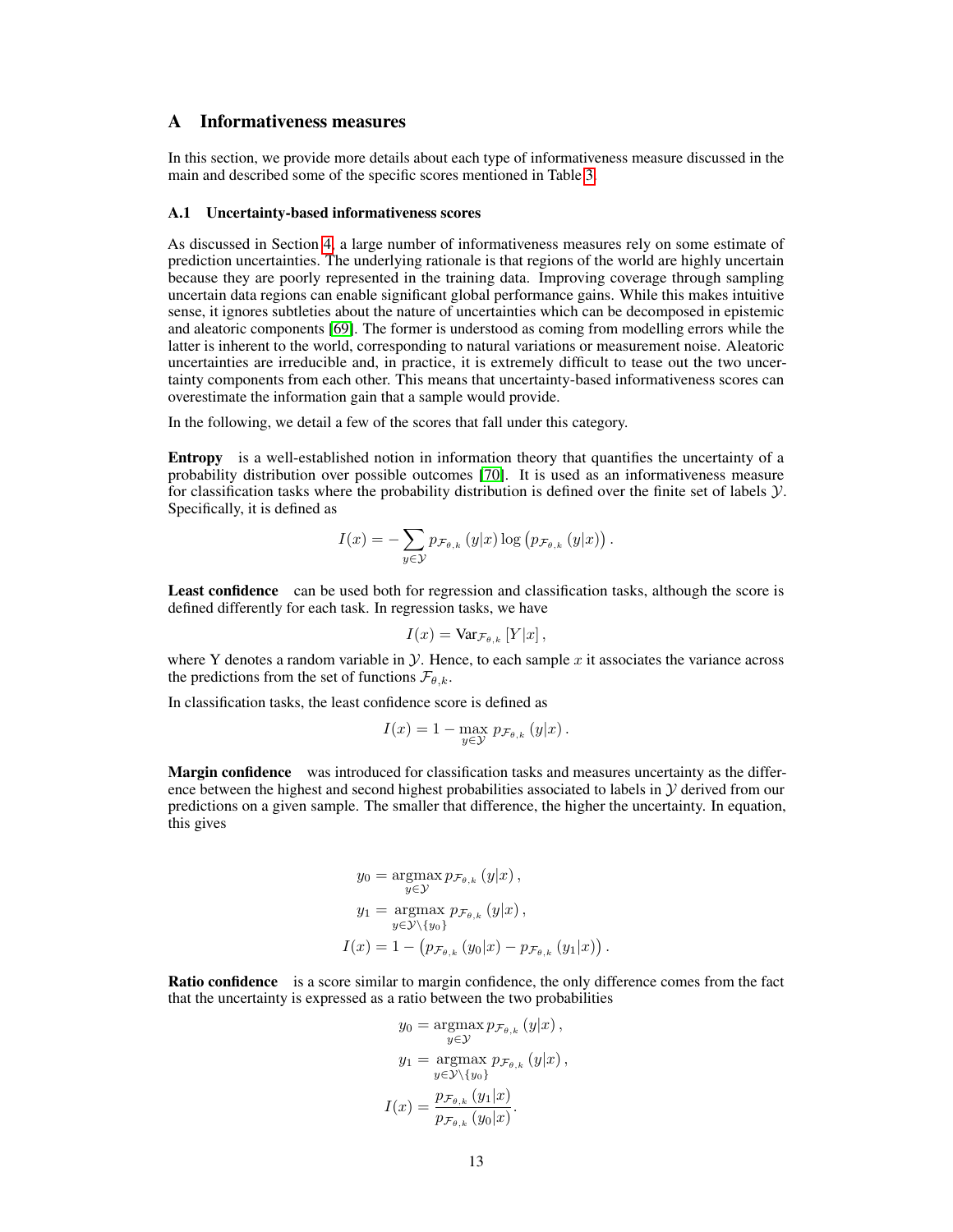**Greedy score** This is a simple score used for regression tasks where greater values in  $\mathcal{Y}$  are of higher interest. For instance, we would be more interested in reliably identifying highly synergistic pairs of drugs. The score is defined as

$$
I(x) = \mathbf{E}_{\mathcal{F}_{\theta,k}}[Y|x].
$$

Upper confidence bound UCB comes from the reinforcement learning (RL) literature and corresponds to a trade-off, controlled by an hyperparameter  $\lambda$ , between the greedy score and the least confidence score. It is formally defined as

$$
I(x) = \mathbf{E}_{\mathcal{F}_{\theta,k}} \left[ Y|x \right] + \lambda \sqrt{\text{Var}_{\mathcal{F}_{\theta,k}} \left[ Y|x \right]},
$$

where Y denotes a random variable in  $\mathcal{Y}$ .

Similarly to the greedy score, it is defined for continuous label values and assumes that greater values, known as rewards in RL, are more relevant to the problem.

#### A.2 Diversity-based informativeness scores

Rather than rely on some estimate of uncertainties, diversity-based scores aim to increase the diversity of the training set, querying samples that are far from the current labelled set according to a selected distance metric. Methods can differ on the choice of distance metric and on the space where distances are computed. The ambient space is often used but can have some limitations due to noisy or redundant features or suffer from the curse of dimensionality in high-dimensional space. As such, researchers have proposed to compute distances in lower dimensional spaces either obtained from dimensionality reduction techniques or from intermediary latent spaces derived from a trained model. We discuss below two generic types of approaches that are built-in PyRelationAL.

Relative distance sampling computes the minimum distance from an unlabelled sample to the labelled samples

$$
I(x) = \min_{l \in \mathcal{L}} d(\phi(x), \phi(l)),
$$

where  $\phi: \mathcal{X} \mapsto \mathbb{R}^m$  an embedding function projecting samples into a latent space and  $d : \mathbb{R}^m \times \mathbb{R}^m \mapsto$  $\mathbb{R}_+$  represents the chosen distance metric in the latent space. Note that  $\phi$  is simply the identity function when computing distances in the ambient space. The coreset approach, as defined in [\[12\]](#page-8-11), would be classified in this category in PyRelationAL, where the latent space representation of a point is defined by the associated penultimate activations in a neural network.

Representative sampling does not explicitly define an informativeness scores. Instead, it groups the current unlabelled set into a fixed number of clusters and selects representative samples from each cluster to form the query set. Note that this can be quite expensive to compute when the unlabelled set is large as it requires all-to-all pairwise distances, and can benefit from extracting first a subset of the unlabelled set based on some other criteria.

#### <span id="page-13-0"></span>B Use case study: coding example

In this section, we will walk through a simple coding example to showcase PyRelationAL building blocks and how to simply create an AL pipeline with them.

First, we need to define our dataset of interest, defined in Listings [1.](#page-13-1) For this example we outline how one can outline their own custom datasets. We use the diabetes dataset from Scikit-Learn [\[71\]](#page-11-13) package which contains data for 442 patients, each described by 10 features (such as age, sex, and bmi) and associated with a scalar score quantifying the disease's progression, or stage. The distribution of these scores is shown in Figure [5.](#page-14-0)

```
1 import torch
2 from sklearn.datasets import load_diabetes
3 from torch.utils.data import Dataset
4
5
```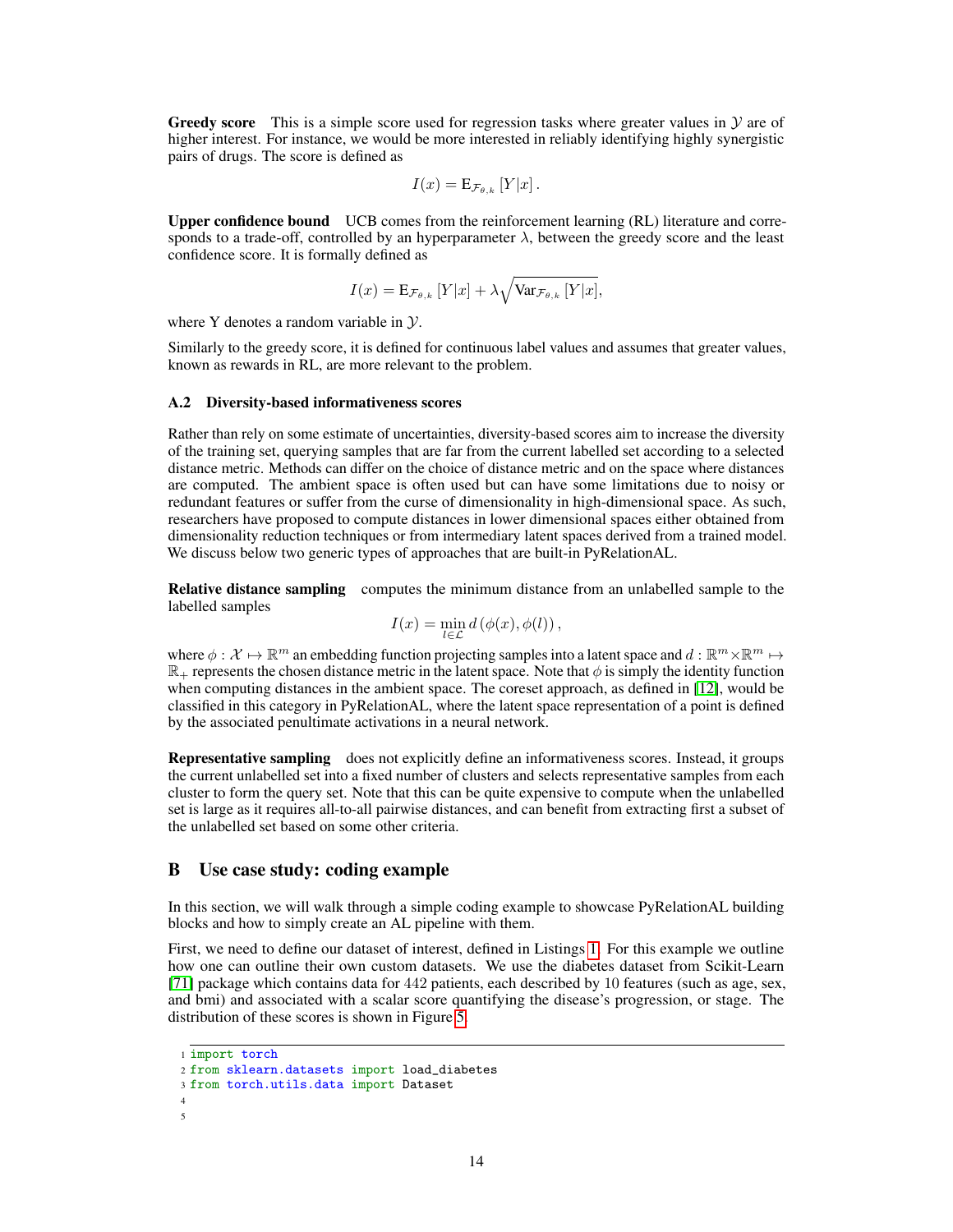```
6 class DiabetesDataset(Dataset):
7
8 def \_init\_(self):9 # Load the diabetes dataset
10 diabetes_X, diabetes_y = load_diabetes(
11 return_X_y=True
12 )
13 self.x = torch.FloatTensor(diabetes_X)
14 self.y = torch.FloatTensor(diabetes_y)
15
16 def _llen_{l}(\text{self}):17 return self.x.shape[0]
18
19 def __getitem__(self, idx):<br>20 return self.x[idx], sel
         return self.x[idx], self.y[idx]
```
<span id="page-14-0"></span>



Figure 5: Distribution of the diabetes progression score in the dataset considered.

We then wrap the dataset into a PyRelationAL data manager (see Listings [2\)](#page-14-1), randomly splitting the data into train, validation, and test sets (lines 9-16) and taking a portion of the train set as our initial labelled set (lines 17-21).

```
1 from pyrelational.data import GenericDataManager
2
3
4 def get_data_manager(
5 batch_size=10,
6 hit_ratio_at=5,
7 ):
8 ds = DiabetesDataset()
9 train_ds, valid_ds, test_ds = \setminus10 torch.utils.data.random_split(
11 ds,
12 [400, 22, 20],
13 )
14 train_indices = train_ds.indices
15 valid_indices = valid_ds.indices
16 test_indices = test_ds.indices
17 labelled_indices = (
18 train_indices[:labelled_size]
```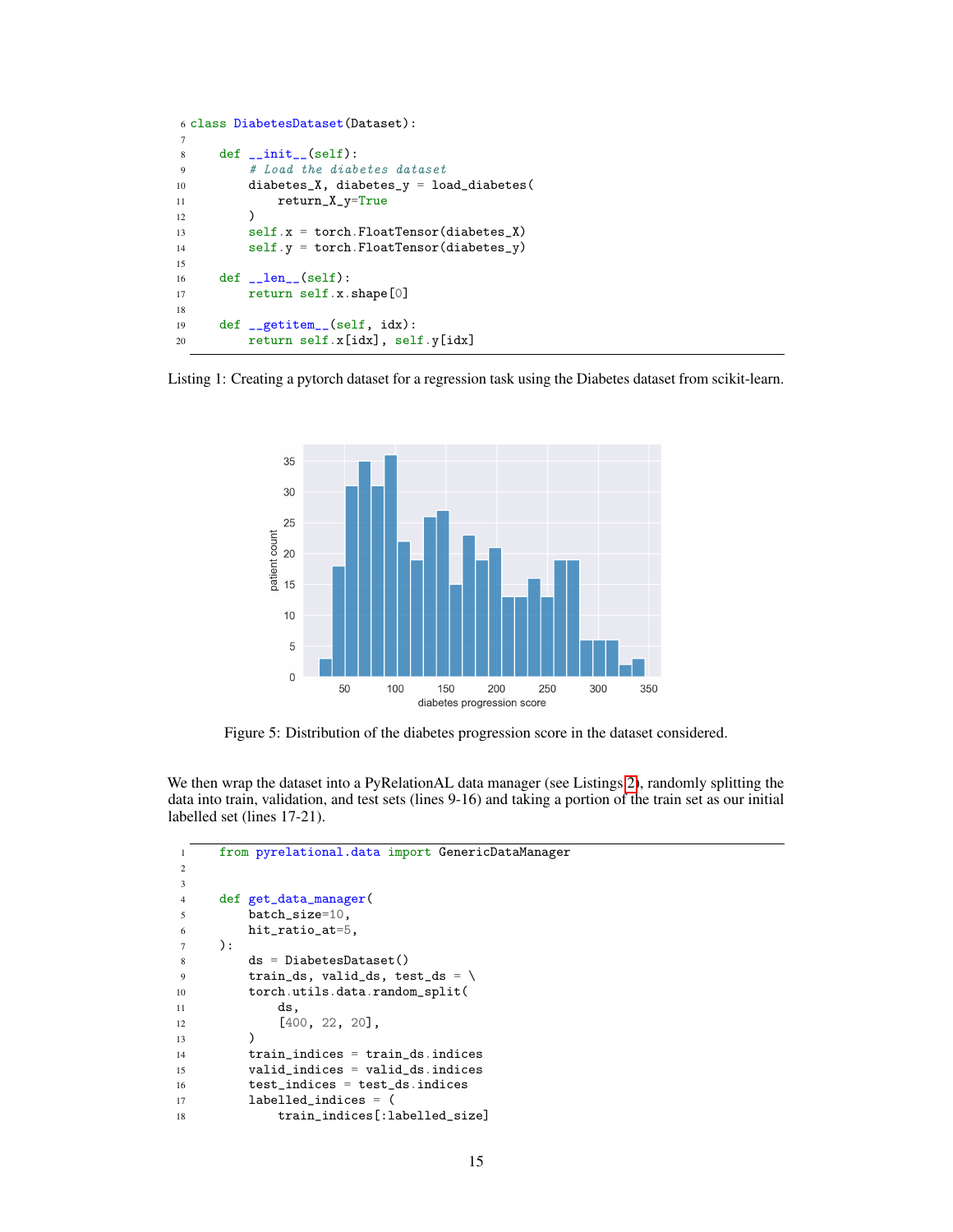| 19 | if not labelled_size is None       |
|----|------------------------------------|
| 20 | else None                          |
| 21 |                                    |
| 22 |                                    |
| 23 | return GenericDataManager(         |
| 24 | ds.                                |
| 25 | train_indices=train_indices,       |
| 26 | validation_indices=valid_indices,  |
| 27 | test_indices=test_indices,         |
| 28 | labelled_indices=labelled_indices, |
| 29 | loader_batch_size=batch_size,      |
| 30 | hit_ratio_at=hit_ratio_at,         |
| 31 |                                    |

Listing 2: Defining a PyRelationAL data manager for the dataset.

<span id="page-15-0"></span>Second, we define a simple multi-layer perceptron model (see Listings [3\)](#page-15-0) to predict diabetes progression based on the input features describing each patient.

```
1 import torch
2 import torch.nn as nn
3 import torch.nn.functional as F
4
5
6 class DiabetesRegression(nn.Module):
7 def __init__(self, dropout=0):
8 super(DiabetesRegression, self).__init__()
9 selfu = nn.Linear(10, 5)10 selfu = nn.Linear(5, 1)11 self.edu = nn.ELU()12 self.dropout = nn.Dropout(dropout)
13
14 def forward(self, x):<br>
x = self.dropout(x = self.dropout(self.edu(self.langer_1(x)))16 x = self.dropout(self.layer_2(x))17 return x
```
Listing 3: A simple MLP regression pytorch model.

We then define a PyRelationAL ML manager to wrap around the PyTorch model in Listings [4,](#page-15-1) overriding the methods train (lines 20-36) and test (lines 38-48). We'll use ensembling as a way to estimate prediction uncertainties, hence we use PyRelationAL's GenericEnsembleModel as a base class. The base class handles instantiation of an ensemble of models of size governed by the n\_estimators parameter (line 11).

```
1 import torch
2 import torch.nn as nn
3 from pyrelational.models import GenericEnsembleModel
4
5
6 class TorchModuleWrapper(GenericEnsembleModel):
7 def __init__(self,
8 model_class,
9 model_config,
10 trainer_config,
11 n_estimators= 5,
12 ):
13 super(TorchModuleWrapper, self).__init__(
14 model_class,<br>15 model_config
            model_config,
16 trainer_config,
17 n_estimators,
```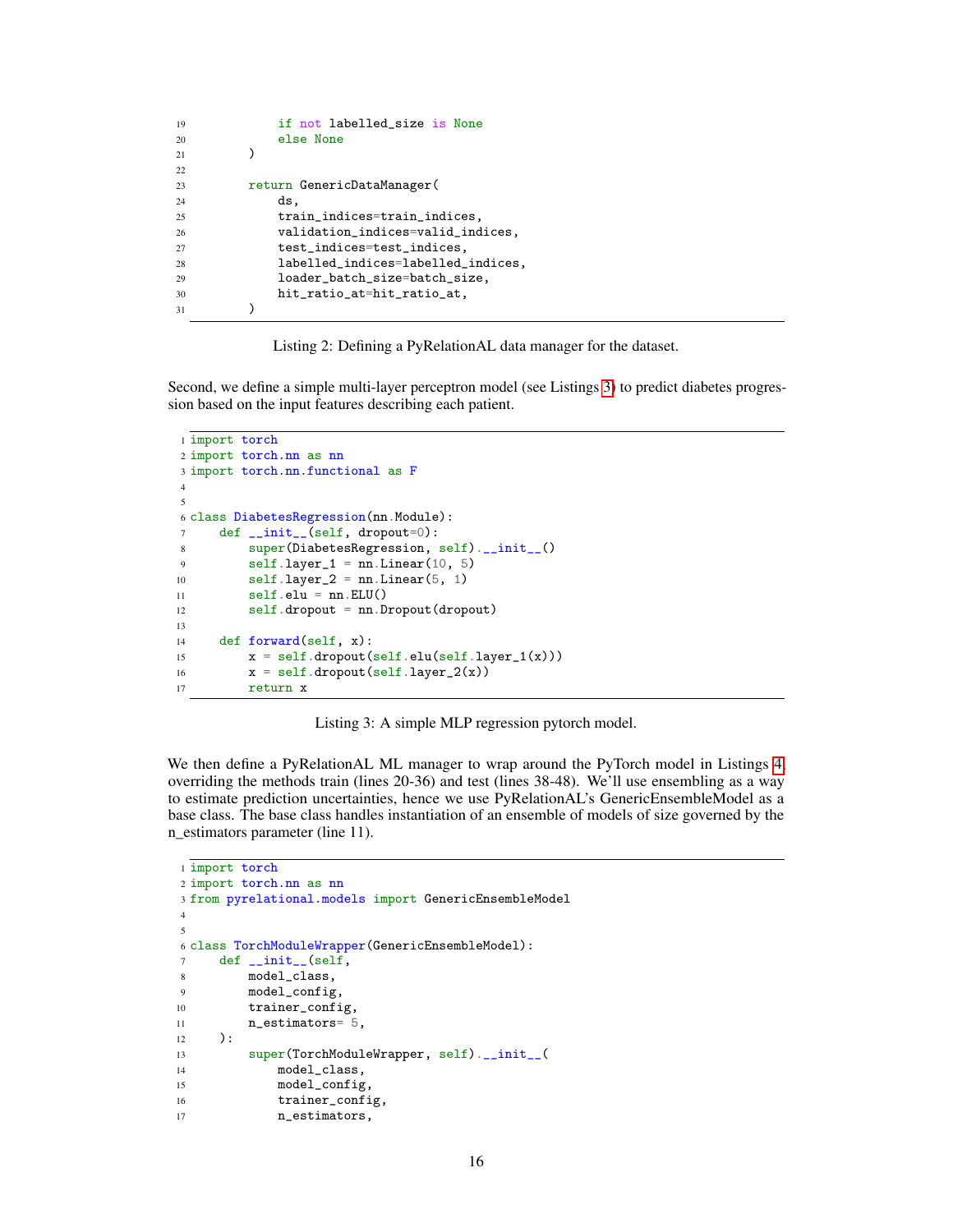```
18 )
19
20 def train(self, train_loader, val_loader=None):
21 models = self.init_model()22 criterion = nn.MSELoss()
23 self.current_model = []
24 for model in models:
25 optimizer = torch.optim.Adam(
26 model.parameters(),
27 lr=self.trainer_config["lr"]
28 )
29 for _ in range(self.trainer_config["epochs"]):
30 for x, y in train_loader:
31 optimizer.zero_grad()
32 out = model(x)
33 loss = criterion(out, y)
34 loss.backward()
35 optimizer.step()
36 self.current_model.append(model)
37
38 def test(self, loader):
39 with torch.no_grad():
40 \text{tst_loss, cnt} = 0, 041 for model in self.current_model:
42 model.eval()
43 for x, y in loader:
44 tst_loss += torch.square(
45 model(x) - y
46 ).sum()
47 cnt += x.size(0)48 return {"test_loss": tst_loss/cnt}
```
Listing 4: Defining a torch model wrapper for PyRelationAL.

The last piece is the AL strategy. Here, we implement an  $\epsilon$ -greedy strategy (see Listings [5\)](#page-16-0), borrowed from the reinforcement learning literature, that interpolates between a random strategy, that selects patients for labelling at random, and a greedy strategy, that selects patients whose diabetes is predicted to be most advanced, and who might be in need of more care.

```
1 import torch
2 import numpy as np
3 from pyrelational.informativeness import (
4 regression_greedy_score,
5 )
6 from pyrelational.strategies.generic_al_strategy import (
7 GenericActiveLearningStrategy,
8 )
9
10
11 class EpsilonGreedyStrategy(GenericActiveLearningStrategy):
12 def __init__(self, data_manager, model, eps=0.05):
13 super(EpsilonGreedyStrategy, self).__init__(
14 data_manager,
\begin{array}{c} 15 \qquad \qquad \text{model,} \\ 16 \qquad \qquad \end{array}16\,17 assert 0 \leq \text{eps} \leq 1,
18 "epsilon should be a float between 0 and 1"
19 self.eps = eps
20
21 def active_learning_step(self, num_annotate):<br>
22 num_annotate = min(num_0annotate, len(self))num\_annotate = min(num\_annotate, len(self.u\_indices))23 self.model.train(self.l_loader, self.valid_loader)
24 output = self.model(self.u_loader)
```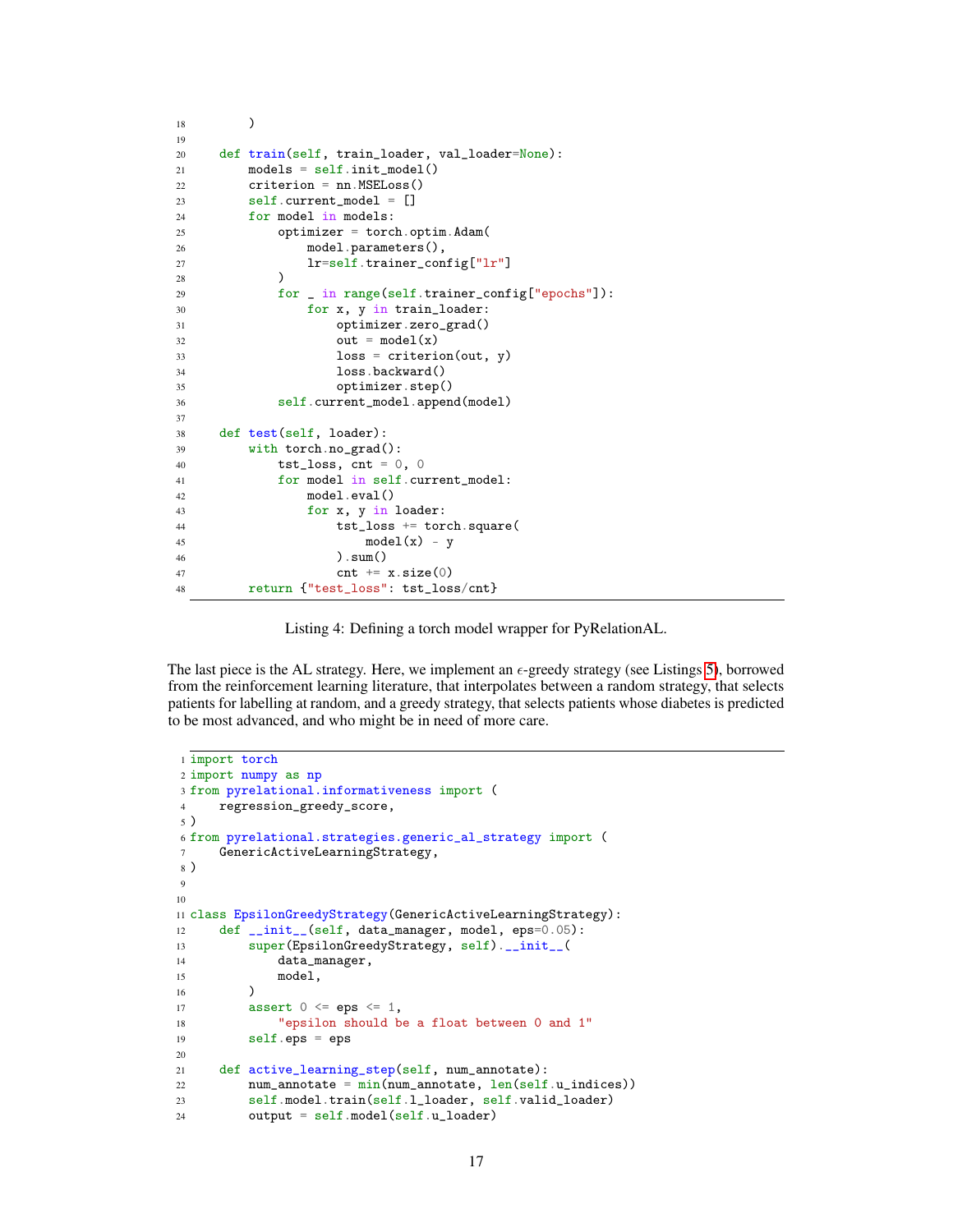```
25 scores = regression_greedy_score(x=output)
26 ixs = torch.argsort(
27 scores, descending=True
28 ).tolist()
29 greedy_annotate = int((1-self.eps)*num_annotate)30 ixs = [self.u_indices[i] \
31 for i in ixs[: greedy_annotate]]
32 remaining_u_indices = list(
33 set(self.u_indices) - set(ixs)
34 )
35 random_annotate = np.random.choice(
36 remaining_u_indices,
37 num_annotate-greedy_annotate,
\begin{array}{ccc} 38 & \text{replace=False,} \\ 39 & \text{)} \end{array}39 )
40 return ixs + random_annotate.tolist()
```
Listing 5: Implements an  $\epsilon$ -greedy strategy, whereby a percentage of the samples to annotate are selected randomly while the remaining are selected greedily.

We now have everything ready to setup and run the AL pipeline (see Listings [6\)](#page-17-1). Line 1 of the snippet defines a PyRelationAL data manager, line 2 create the PyRelationAL model. Both are then used to instantiate the strategy on line 8. On line 13, we estimate maximum theoretical performances that would be achieved if all the train set was available. Line 14 then performs an iterative AL loop whereby 25 patients from the unlabelled pool are added to the labelled set at each iteration.

```
1 data_manager = get_data_manager()
2 model = TorchModuleWrapper(
3 DiabetesRegression,
4 {"dropout": 0.12},
5 {"epochs":100, "lr":3e-4},
6 n_estimators=10,
7 )
8 strategy = EpsilonGreedyStrategy(
9 data_manager=data_manager,
10 model=model,
11 eps=0.05
12 )
13
14 strategy.full_active_learning_run(num_annotate=25)
```
Listing 6: Running the strategy.

#### <span id="page-17-0"></span>C Comparative analysis on selected strategies and datasets in PyRelationAL

In this section we perform a simple empirical comparative analysis of selected serial active learning strategies constructed with the informativeness measures in Table [3](#page-5-0) across the current datasets in PyRelationAL. Serial active learning strategies perform one instance queries at each query loop iteration such that

$$
Q_k = \operatorname*{argmax}_{q \in \mathcal{U}_k} I(q),
$$

and the strategy is mainly driven by the choice of informativeness measure  $I(\cdot)$ . We remind that our aim here is to show the different components at play when creating AL experiments and assessing the resulting performances of strategies rather than advocating for any method.

Inspired by Konyushkova *et al.* [\[20\]](#page-9-1) and Yang and Loog [\[21\]](#page-9-2), we assess our strategies on each dataset in two AL task configurations with respect to the ML task type.

• Cold-start classification: 1 observation for each class represented in the training set is labelled and the rest unlabeled.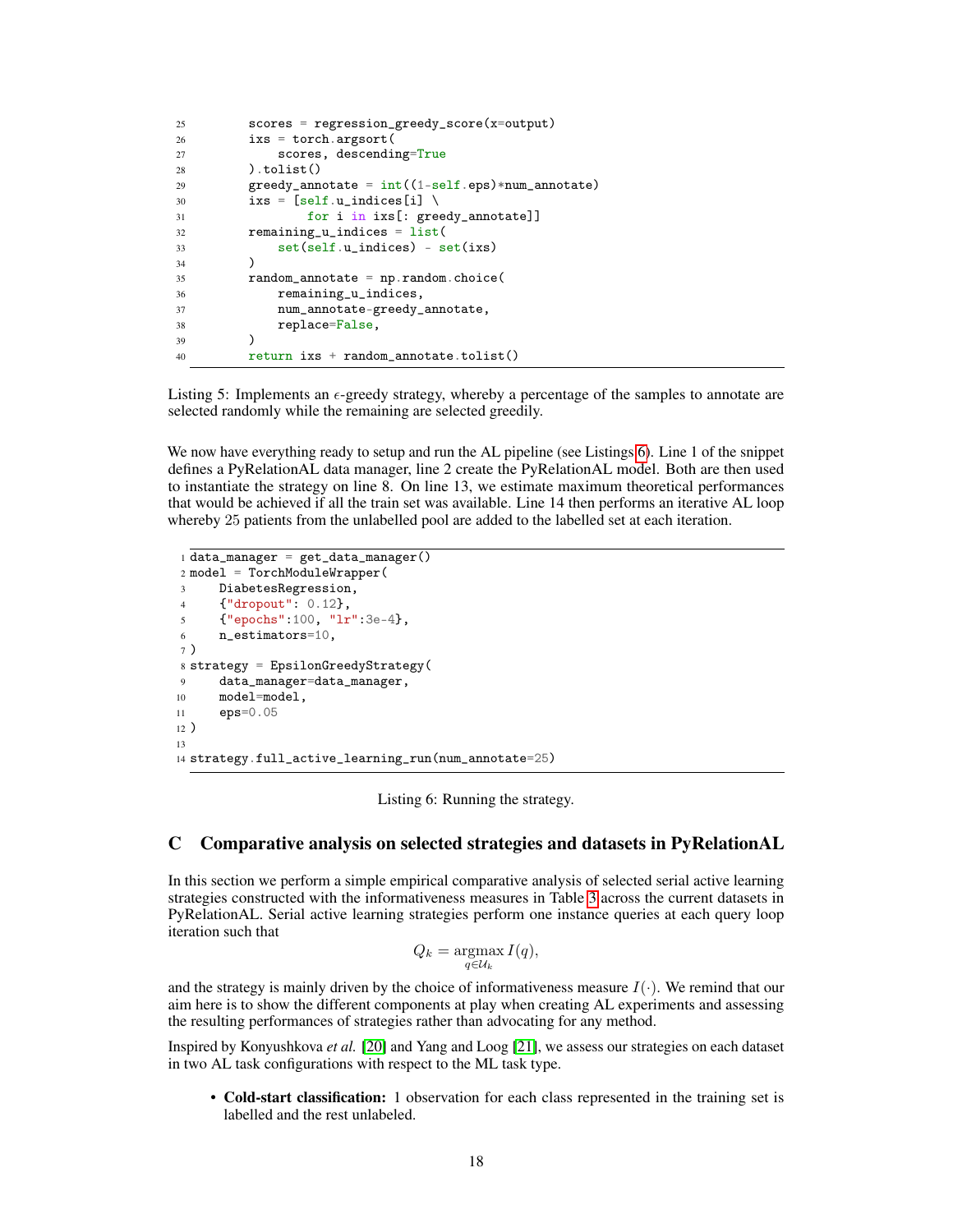- Warm-start classification: a randomly sampled 10 percent of the training set is labelled, the rest is unlabelled.
- Cold-start regression: the two observations with highest euclidean pairwise distance in the train set are labelled, the rest is unlabelled.
- Warm-start regression: a randomly sampled 10 percent of the training set is labelled, the rest is unlabelled.

Experimental setup For each dataset, we use a 5-fold cross-validation setup (stratified for classification task). We generate a warm and cold start initialisation for each of these splits to set up an AL experiment. A single observation is queried at the end of each AL iteration, i.e. referred to the oracle for labelling. For small datasets (<300 observations in the training split) we run the query loop until all available observations in the training set are labelled. For larger datasets we set a maximum query budget of 250 iterations.

For the sake of simplicity, we used the same Gaussian process classifier (GPC) for each of the experiments on classification datasets and the same Gaussian process regressor (GPR) for the regression datasets. Both GPC and GPR utilise a RBF kernel. The model is trained anew at each AL query iteration. For both models, the prior is assumed to be constant and zero. The parameters of the kernel are optimized by maximizing the log marginal likelihood with the LBFGS algorithm. Details of the GPR implementation can be found in Algorithm 2.1 of Rasmussen and Williams [\[72\]](#page-11-14). The GPC implements the logistic link function based on Laplace approximation. Details of its implementation can be found in Algorithms 3.1, 3.2, and 5.1 of Rasmussen and Williams [\[72\]](#page-11-14).

At each query iteration, we record the model's balanced accuracy score for classification datasets and mean square error (MSE) for regression datasets on the respective hold-out test sets. We aggregate the performance curves over the AL iterations showing the mean performance and 95% confidence intervals over the data splits as displayed in Figures [6](#page-21-0) and [7.](#page-21-1) We also aggregate the area under each AL iteration performance curve (shortened to IPAUC), this is a single number where higher numbers denote better performance of the strategy in classification and lower numbers are better in regression. We report the mean IPAUC score and standard deviations over all the curves. Obviously, different metrics can be used for the "performance" in the IPAUC score.

Active learning strategies To keep the performance curves from being too cluttered in this paper, we report the performance on a chosen few strategies. For classification tasks, we use the 1) random acquisition, 2) least confidence, 3) margin confidence, 4) entropy, and 5) representative sampling strategies. For regression tasks, we use the 1) random acquisition, 2) least confidence, 3) BALD, 4) expected improvement, and 5) representative sampling strategies. These represent a small sample of methods coming from different families of AL approaches based on uncertainty sampling and diversity sampling techniques [\[5,](#page-8-4) [23\]](#page-9-4).

All experiments were run on a single workstation with an Intel(R) Xeon(R) E5-1650 v3 CPU clocked at 3.50GHz and 64GB memory. All experimental scripts for replicating the experiments can be found in the supplementary materials alongside the library code base.

Results and discussion First and foremost, as can be seen in the AL performance curves of Figures [6](#page-21-0) and [7,](#page-21-1) considerable performance gains can be made economically via AL. We can see comparable results for models with far less annotated observations than those using the full dataset. The gains are especially obvious in cold start settings as shown by the results obtained for the Glass dataset in Figure [6c](#page-21-0). However, we can also see that certain strategies bring benefits later on such as the BALD strategy in warm start Airfoil dataset (Figure [7b](#page-21-1)). As Tables [5](#page-20-0) through [8](#page-20-1) show, in equally many cases AL does not bring any tangible benefits compared to the baseline of randomly acquiring labels for samples.

Assessment of the active learning strategies requires consideration of several factors acting in conjunction: the dataset, the model class used, the way under which uncertainty is measured from the model (if relevant for the informativeness measure), and obviously the strategy itself. Below we discuss some of these considerations with reference to the results across Tables [5](#page-20-0) to [8](#page-20-1) and Figures [6](#page-21-0) and [7.](#page-21-1)

The dataset and associated ML task have an effect on the AL performance through the model as a task may be too simple to solve for a model — as is evident by the saturated and largely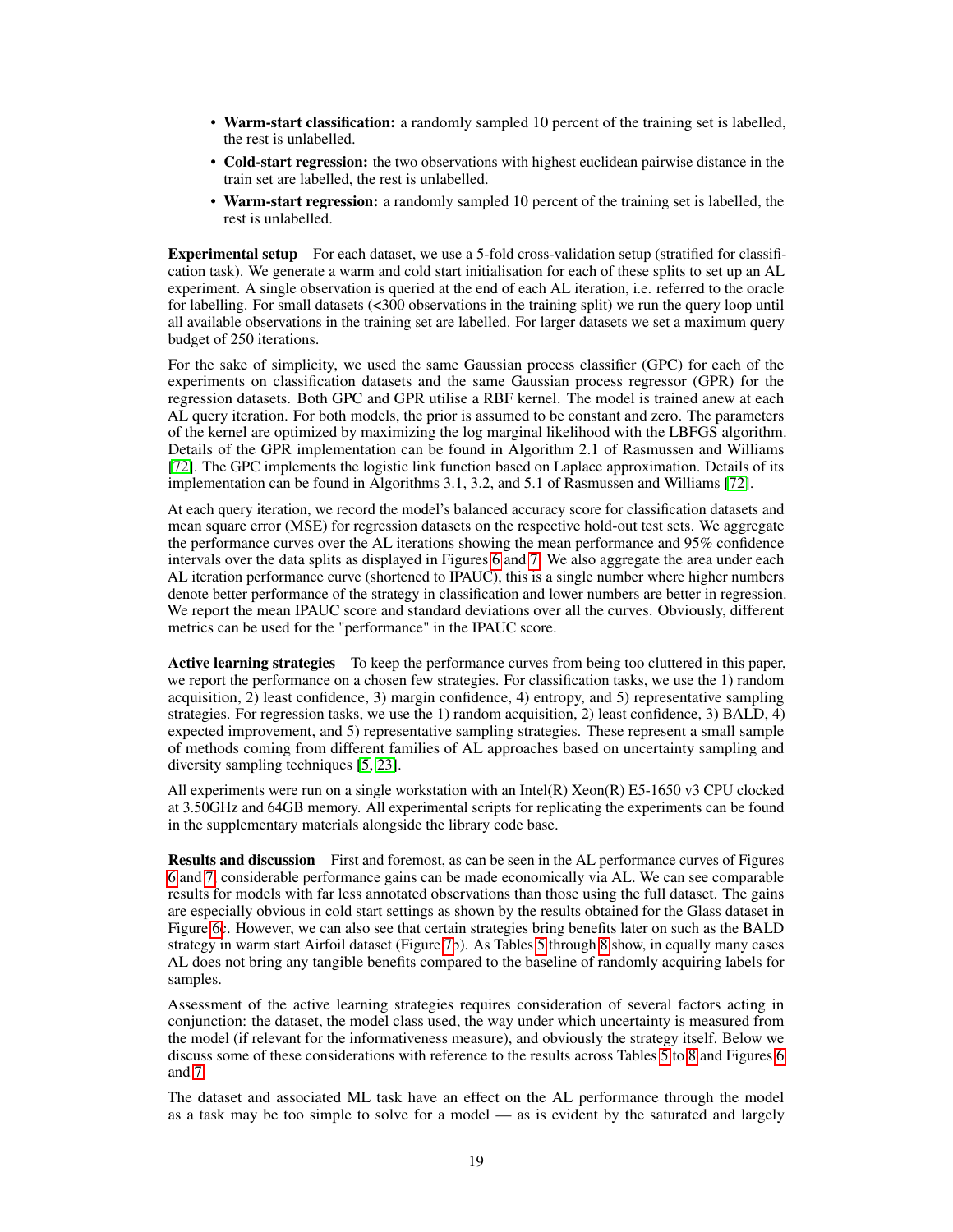non-differentiable IPAUC scores in SynthClass1 and SynthClass2 for the GPC. The converse may also be true as demonstrated by the GPC's inability to effectively improve its scores in the high dimensional StriatumMini dataset. In these cases, the choice of AL strategy does little to change performances. Properties of the dataset and model have strong effects on the query suggestions of the informativeness measures. Uncertainty sampling methods can often be myopic and focus heavily on samples near the decision boundary for discriminative models [\[5\]](#page-8-4). This is helpful in datasets where representative instances have been labelled and the uncertainty sampling techniques may exploit the models uncertainty around classification boundaries to perform queries. On the other hand one can imagine how this may be detrimental in regression datasets with many outliers far away from majority of the dataset density that may be selected for annotation by uncertainty sampling techniques and waste query budget. This is why random acquisition is such a good baseline for pool based sampling scenarios as it naturally favours dense areas of the input space, whilst still having an element of exploration to overcome initial label bias [\[23\]](#page-9-4).

The choice of model affects strategies that utilise its notion of uncertainty to form informativeness measures. For example, the Gaussian process estimators we have utilised for the experiments provide principled measures of uncertainty. Meanwhile, a neural network can output class probabilities which can then be used to derive uncertainty estimates for informativeness measures. However, this is generally considered a poor uncertainty measure. Neural networks tend to produce pathologically overconfident predictions and struggle to quantify their uncertainty when applied on corrupted or previously unseen data [\[73,](#page-11-15) [74\]](#page-11-16). Bayesian modelling [\[75\]](#page-11-17) as we have done with the GPs provides a theoretically rigorous approach to perform probabilistic inference also for deep neural networks. Seemingly these Bayesian neural networks (BNNs) combine the best of both worlds - the modelling complexity of a deep model augmented with uncertainty estimates through probabilistic inference over the weights of the neural network. Unfortunately the high computational cost of performing proper Bayesian inference restricts our use to using approximations. Many approximate Bayesian inference methods exist — such as MCDropout [\[27\]](#page-9-8) and SWAG [\[76\]](#page-11-18) — and each bring their own strengths, limitations, and hyperparameters that one can consider when assessing their downstream effects on AL strategies. Strategies designed to operate on committees and ensembles of models such as query-by-disagreement and query-by-committee algorithms work on similar principles and the collective of models gives rise informativeness measures whose quality and characteristics are dependent on its members.

As outlined in section [4](#page-4-0) AL strategies can be defined through compositions of informativeness measures and query selection algorithms. Ultimately, the choice of strategy should be aligned with the objective of the practitioner. One objective of the active learning strategy can be to exploit model uncertainty to reduce classification error. This is useful for fine-tuning a model's classification boundary and here uncertainty sampling techniques — such as the least confidence, margin, and entropy succeed when ample representative data points are available as in the warm start configuration of Checkerboard2x2 in Figure [4b](#page-7-0). Conversely, if the objective is to initially explore the input feature space, the serial uncertainty sampling strategies we have created can struggle immensely compared to random sampling baseline in Checkerboard2x2 cold start configuration in Figure [4a](#page-7-0). This occurs as the myopic uncertainty sampling technique focuses its querying budget on refining the model's classification boundary between the two initially labelled instances instead of exploring across its region of identically labelled areas diagonally across the plane. This can be overcome by adapting the query selection algorithm to balance the maximal informativeness coming from the informativeness function with another exploration utility measure. This interplay with informativeness measures, query selection, and their compositions — along with the considerations we have discussed above give rise to the plethora of active learning strategies in literature and many yet unexplored avenues of research.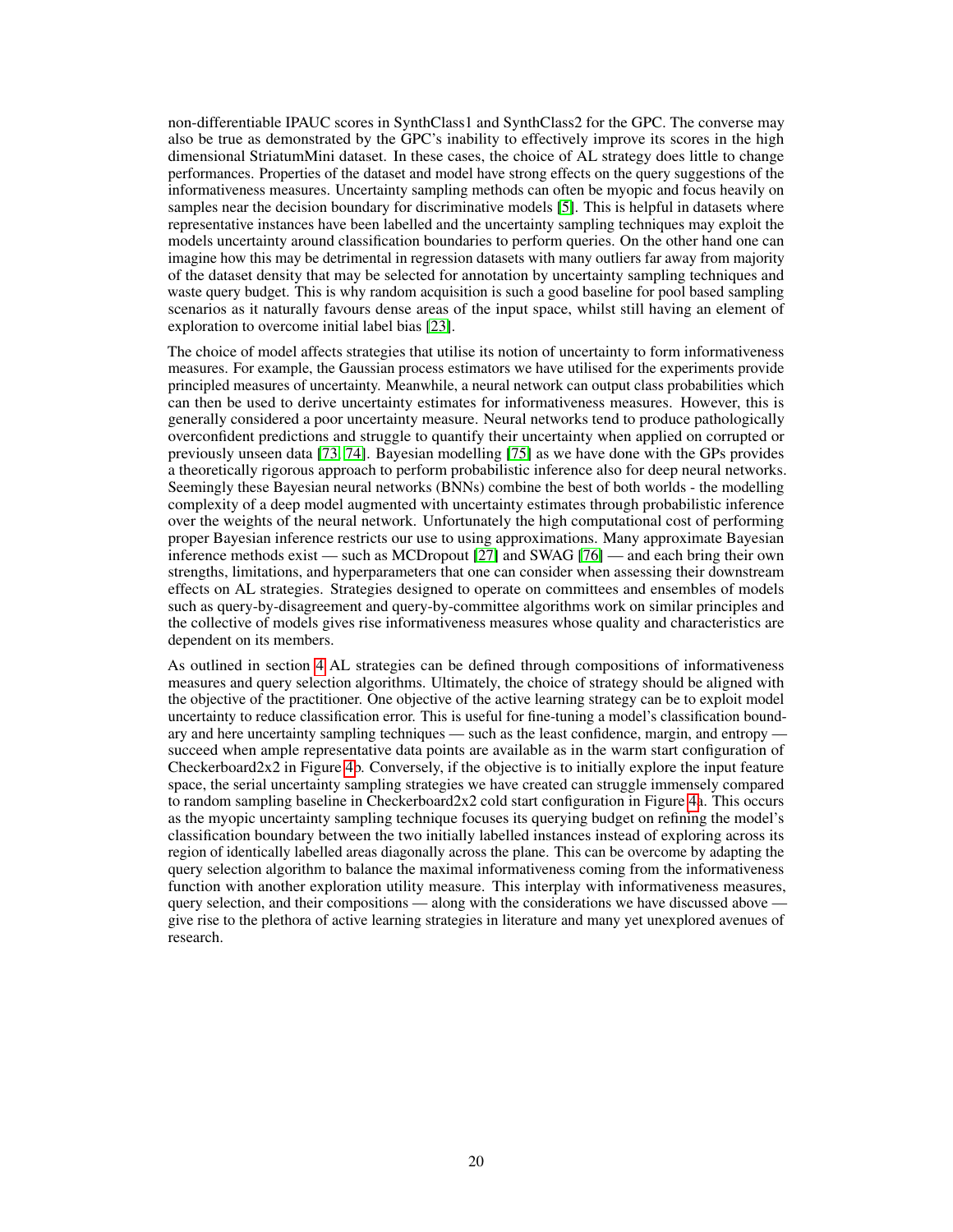| Classification cold start IPAUC (balanced accuracy) |                     |                     |                   |                     |                     |  |
|-----------------------------------------------------|---------------------|---------------------|-------------------|---------------------|---------------------|--|
|                                                     | Random sampling     | Least confidence    | Margin            | Entropy             | Representativeness  |  |
| <b>UCIParkinsons</b>                                | $0.7202 + 0.0752$   | $0.7471 + 0.0928$   | $0.7422 + 0.1000$ | $0.7343 + 0.1030$   | $0.6876 + 0.0639$   |  |
| <b>UCIGlass</b>                                     | $0.9275 \pm 0.0250$ | $0.9307 + 0.0277$   | $0.9418 + 0.0203$ | $0.9307 + 0.0278$   | $0.7689 + 0.0372$   |  |
| <b>UCISeeds</b>                                     | $0.8885 + 0.0318$   | $0.8842 + 0.0329$   | $0.8839 + 0.0346$ | $0.8797 + 0.0310$   | $0.8522 \pm 0.0454$ |  |
| <b>StriatumMini</b>                                 | $0.4980 + 0.0000$   | $0.4980 + 0.0000$   | $0.4980 + 0.0000$ | $0.4980 + 0.0000$   | $0.4980 + 0.0000$   |  |
| GaussianClouds                                      | $0.5087 + 0.0068$   | $0.5190 + 0.0150$   | $0.5352 + 0.0325$ | $0.5416 + 0.0250$   | $0.4833 + 0.0152$   |  |
| Checkerboard2x2                                     | $0.7253 + 0.0366$   | $0.6996 + 0.0066$   | $0.6918 + 0.0087$ | $0.6835 + 0.0109$   | $0.5570 \pm 0.0409$ |  |
| Checkerboard4x4                                     | $0.5110 + 0.0086$   | $0.5377 + 0.0138$   | $0.5388 + 0.0103$ | $0.5335 + 0.0076$   | $0.4965 + 0.0120$   |  |
| <b>BreastCancer</b>                                 | $0.8741 + 0.0145$   | $0.8774 \pm 0.0181$ | $0.8765 + 0.0201$ | $0.8782 + 0.0185$   | $0.6011 + 0.0160$   |  |
| SynthClass1                                         | $0.9799 + 0.0148$   | $0.9800 \pm 0.0149$ | $0.9800 + 0.0151$ | $0.9798 \pm 0.0150$ | $0.9739 \pm 0.0122$ |  |
| SynthClass2                                         | $0.9718 + 0.0093$   | $0.9918 \pm 0.0019$ | $0.9924 + 0.0023$ | $0.9922 \pm 0.0022$ | $0.7295 + 0.2045$   |  |

<span id="page-20-0"></span>Table 5: IPAUC scores on balanced accuracy scores on a cold-start task configurations. Highest mean scores are bolded.

Table 6: IPAUC scores on balanced accuracy scores on a warm-start task configurations. Highest mean scores are bolded.

Classification warm start IPAUC (balanced accuracy)

|                      | Random sampling   | Least confidence    | Margin              | Entropy           | Representativeness  |
|----------------------|-------------------|---------------------|---------------------|-------------------|---------------------|
| <b>UCIParkinsons</b> | $0.7645 + 0.0753$ | $0.7520 + 0.0749$   | $0.7510 + 0.0751$   | $0.7363 + 0.0692$ | $0.7341 + 0.1007$   |
| <b>UCIGlass</b>      | $0.9198 + 0.0470$ | $0.9300 + 0.0487$   | $0.9294 + 0.0476$   | $0.9085 + 0.0430$ | $0.7592 + 0.0581$   |
| <b>UCISeeds</b>      | $0.8804 + 0.0524$ | $0.8832 + 0.0473$   | $0.8801 + 0.0495$   | $0.8839+0.0482$   | $0.8830 + 0.0477$   |
| <b>StriatumMini</b>  | $0.4980 + 0.0000$ | $0.4980 + 0.0000$   | $0.4980 + 0.0000$   | $0.4980 + 0.0000$ | $0.4980 + 0.0000$   |
| GaussianClouds       | $0.6339 + 0.0067$ | $0.6385 + 0.0097$   | $0.6385 + 0.0097$   | $0.6371 + 0.0111$ | $0.6313 + 0.0053$   |
| Checkerboard2x2      | $0.7731 + 0.0228$ | $0.9410 + 0.0249$   | $0.9410 + 0.0249$   | $0.9391 + 0.0285$ | $0.7522 + 0.0607$   |
| Checkerboard4x4      | $0.5330 + 0.0153$ | $0.5787 + 0.0214$   | $0.5787 + 0.0215$   | $0.5749 + 0.0195$ | $0.5192 + 0.0149$   |
| <b>BreastCancer</b>  | $0.8942 + 0.0133$ | $0.9043 + 0.0152$   | $0.9043 + 0.0152$   | $0.9043 + 0.0152$ | $0.8353 + 0.0307$   |
| SynthClass1          | $0.9772 + 0.0058$ | $0.9708 + 0.0082$   | $0.9708 + 0.0082$   | $0.9708 + 0.0082$ | $0.9721 + 0.0105$   |
| SynthClass2          | $0.9959 + 0.0002$ | $0.9960 \pm 0.0000$ | $0.9960 \pm 0.0000$ | $0.9960 + 0.0000$ | $0.9957 \pm 0.0006$ |

Table 7: IPAUC scores on mean square error on a cold-start task configurations. The lowest average mean square error is highlighted in bold. esion cold start IPAUC (MSE)

|                    | Regression cold start if AOC (MISE) |                        |                      |                             |                        |  |
|--------------------|-------------------------------------|------------------------|----------------------|-----------------------------|------------------------|--|
|                    | Random sampling                     | Least confidence       | <b>BALD</b> (Greedy) | <b>Expected Improvement</b> | Representativeness     |  |
| SynthReg1          | $3.8077 + 1.0611$                   | $2.6635+0.5459$        | $2.6635+0.5459$      | $3.9732 + 1.6982$           | $19.5705 + 8.7593$     |  |
| SynthReg2          | $13.3700 \pm 2.6140$                | $0.0695 + 0.0636$      | $0.0695 + 0.0636$    | $0.9258 + 0.7598$           | 500323.3267±95982.3408 |  |
| <b>UCIConcrete</b> | 1466.6133+71.6872                   | 1472.8128±62.5106      | 1472.8371±62.4894    | $1474.8031 + 62.7577$       | 1481.3249+63.4108      |  |
| <b>UCIEnergy</b>   | $353.9005 \pm 30.3188$              | $289.1917 \pm 15.2118$ | 289.9866+16.1892     | 368.2726+40.6429            | 512.3891±25.3077       |  |
| <b>UCIPower</b>    | 195496.1115±592.6507                | 198241.1702±733.1015   | 197934.2773+481.0792 | 195277.5576+874.4688        | 202216.1389±115.2624   |  |
| WineQuality        | 26.3305±0.5950                      | $29.4237 + 0.4255$     | $29.6481 + 0.3058$   | $26.2508 + 0.7875$          | $30.1553 + 0.5857$     |  |
| UCIYacht           | $191.1043 \pm 106.0610$             | 77.5529+5.6734         | $77.5529 + 5.6734$   | $100.2691 + 32.6666$        | 257.9830±81.8572       |  |
| UCIAirfoil         | 11981.1223±248.5694                 | 11891.0634+163.4600    | 11941.9477±120.2786  | 12129.1591±250.5744         | 14119.5660±290.1798    |  |
| <b>Diabetes</b>    | 74877.8421+28927.1300               | 14171.5626+2047.0813   | 14171.5626+2047.0813 | 42432.5783±8133.3468        | 257918.0641+78686.9622 |  |

<span id="page-20-1"></span>Table 8: IPAUC scores on mean square error on a warm-start task configurations. The lowest average mean square error is highlighted in bold. etart IPAUC (MSE)

|                     | Regression warm start IPAUC (MSE) |                        |                       |                             |                        |  |  |
|---------------------|-----------------------------------|------------------------|-----------------------|-----------------------------|------------------------|--|--|
|                     | Random sampling                   | Least confidence       | <b>BALD</b> (Greedy)  | <b>Expected Improvement</b> | Representativeness     |  |  |
| SynthReg1           | $0.0922 \pm 0.1831$               | $0.0138 + 0.0276$      | $0.0138 + 0.0276$     | $0.2684 + 0.5361$           | $1.1291 \pm 2.2483$    |  |  |
| SynthReg2           | $15.1984 \pm 7.6929$              | $1.3826 + 0.8757$      | $1.3826 + 0.8757$     | $2.8461 \pm 2.5169$         | 142.2482±120.9354      |  |  |
| <b>UCIC</b> oncrete | 1418.5645 + 88.1003               | 1424.9998+103.5379     | 1424.9998+103.5379    | 1429.0867+101.5682          | 1426.0738+104.0563     |  |  |
| <b>UCIEnergy</b>    | $264.0951 \pm 21.3812$            | $189.2541 + 16.0807$   | $189.2541 + 16.0807$  | 257.9486+18.4998            | $352.7991 + 19.1642$   |  |  |
| <b>UCIPower</b>     | 148798.2169±1249.1972             | 151130.8620±1005.3887  | 151087.9637±1039.0975 | 148664.4422+1016.8802       | 152460.5149±1267.7397  |  |  |
| WineQuality         | $22.2955+0.6630$                  | $24.3891 \pm 0.5978$   | $24.3565 + 0.5937$    | $22.7723 + 0.6329$          | $24.3539 + 0.5861$     |  |  |
| UCIYacht            | $84.8051 + 46.0703$               | $38.1764 + 11.7308$    | $38.1764 + 11.7308$   | 154.5418+67.1644            | 178.9344+72.3744       |  |  |
| <b>UCIAirfoil</b>   | 9407.7984+329.1265                | 8881.8400+265.1430     | 8882.0060+266.4904    | 9449.2188±160.0512          | 10990.5605±270.7223    |  |  |
| <b>Diabetes</b>     | 78962.3416±10136.6245             | 17453.1527 + 3539.8087 | 17453.1527±3539.8087  | 51879.1983±12366.5705       | 234665.9027±52643.9754 |  |  |